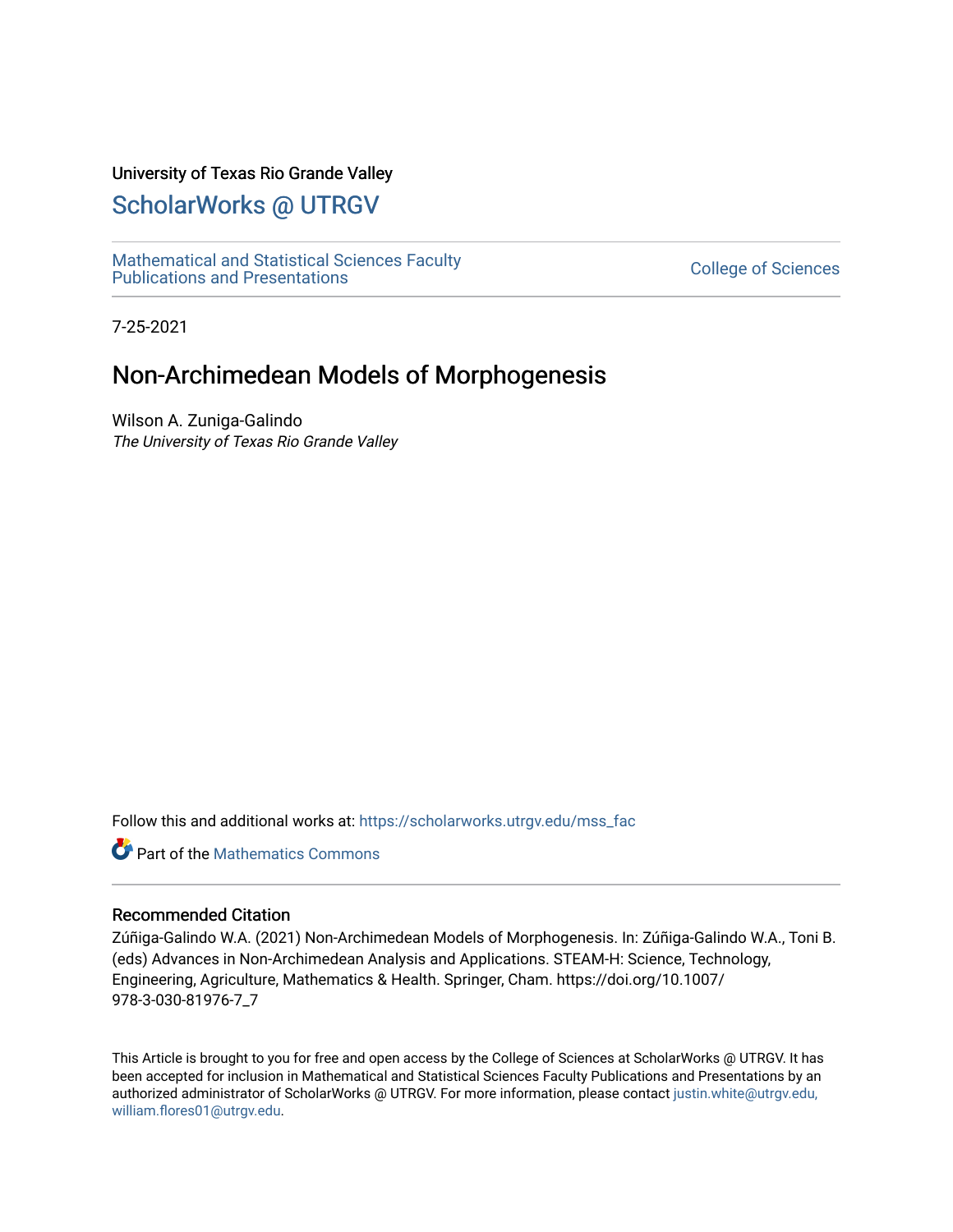#### NON-ARCHIMEDEAN MODELS OF MORPHOGENESIS

W. A. ZÚÑIGA-GALINDO

ABSTRACT. We study a p-adic reaction-diffusion system and the associated Turing patterns. We establish an instability criteria and show that the Turing patterns are not classical patterns consisting of alternating domains. Instead of this, a Turing pattern consists of several domains (clusters), each of them supporting a different pattern but with the same parameter values. This type of patterns are typically produced by reaction-diffusion equations on large networks.

#### <span id="page-1-0"></span>1. Introduction

In 1952, A. Turing proposed that under certain conditions chemicals can react and diffuse in such a way as to produce steady state heterogeneous spatial patterns of chemical (or morphogen) concentration. In the case of two morphogens interacting, the model proposed by Turing has the form:

(1.1) 
$$
\begin{cases} \frac{\partial u}{\partial t}(x,t) = \gamma f(u,v) + \frac{\partial^2 u}{\partial x^2}(x,t) \\ \frac{\partial v}{\partial t}(x,t) = \gamma g(u,v) + d\frac{\partial^2 v}{\partial x^2}(x,t), \end{cases}
$$

with suitable boundary conditions. In this model  $u, v$  represent the concentrations of the two morphogens, f and q represent the reaction kinetics, and  $d$  is the ratio of diffusion, and  $\gamma$  represents the relative strength of the reaction terms.

Typically  $u(x, t)$  and  $v(x, t)$  are interpreted to be the local densities of the activator and inhibitor species. Functions  $f(u, v)$  and  $g(u, v)$  specify the local dynamics of the activator, which autocatalytically enhances its own production, and of the inhibitor, which suppresses the activator growth. The Turing instability occurs when the parameter d exceeds a threshold  $d_c$ , [\[22\]](#page-15-0), [\[15\]](#page-15-1). This event drives to a spontaneous development of a spatial pattern formed by alternating activator-rich and activator-poor patches. Turing instability in activator-inhibitor systems establishes a paradigm of non-equilibrium self-organization, which has been extensively studied for biological and chemical processes.

In the 70s, Othmer and Scriven started the study of the Turing instability in network-organized systems [17]-[18]. Since then, reaction-diffusion models on net-works have been studied intensively, see e.g. [2], [5], [\[6\]](#page-15-2), [\[9\]](#page-15-3), [\[12\]](#page-15-4), [\[14\]](#page-15-5), [\[16\]](#page-15-6), [17], [18], [20], [23], [25], [\[26\]](#page-15-7), [\[28\]](#page-15-8) and the references therein.

In the discrete case, the continuous media is replaced by a network (an unoriented graph G, which plays the role of discrete media). The analog of operator  $\Delta$  is the

<sup>2020</sup> Mathematics Subject Classification. Primary: 35K57, 47S10. Secondary: 92C42.

Key words and phrases. Reaction-diffusion equations, Turing patterns, p-adic analysis.

The author was partially supported by Conacyt Grant No. 217367 (Mexico), and by the Debnath Endowed Professorship (UTRGV, USA).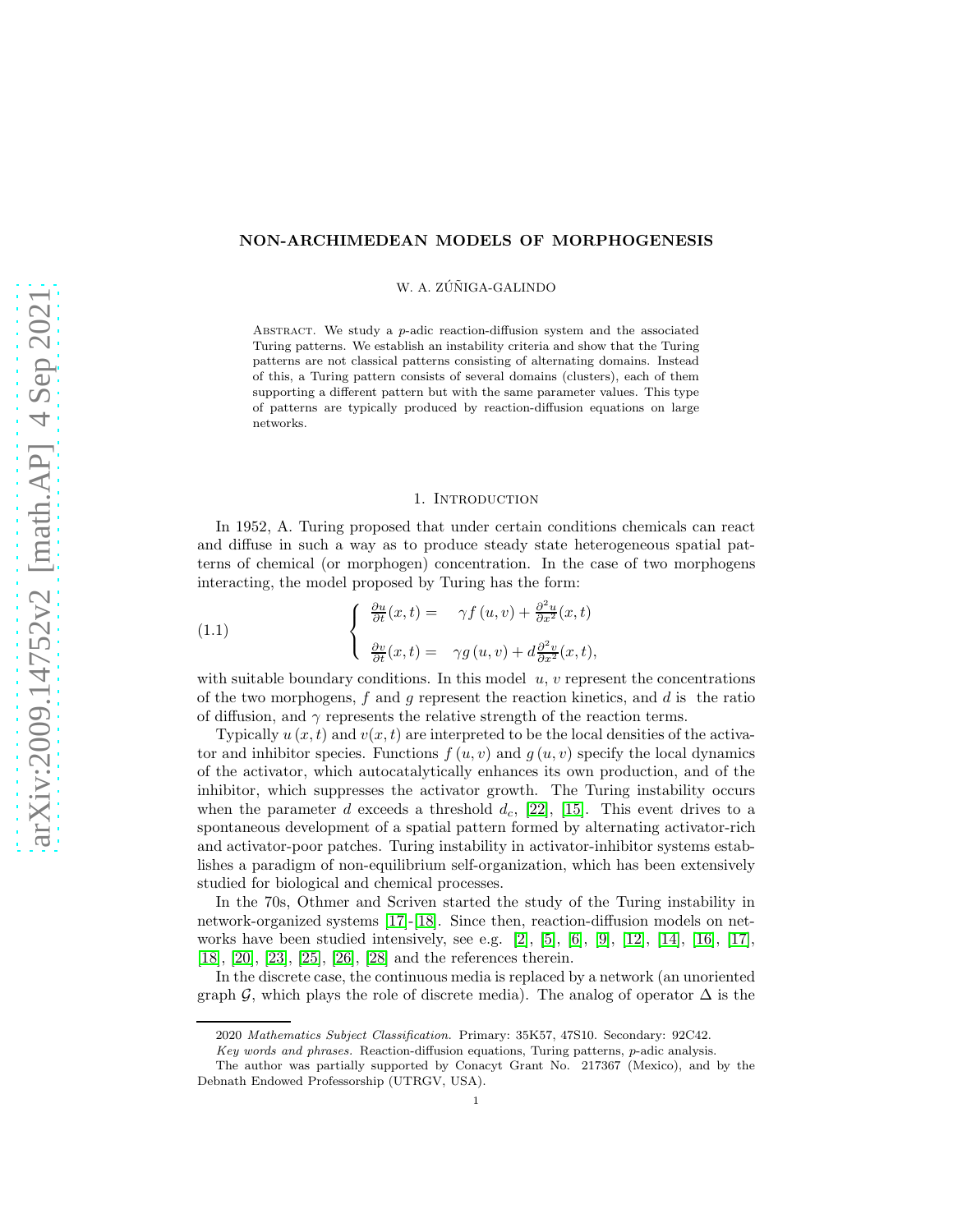Laplacian of the graph  $\mathcal{G}$ , which is defined as

(1.2) 
$$
[L_{JI}]_{J,I\in V(\mathcal{G})} = [A_{JI} - \gamma_I \delta_{JI}]_{J,I\in V(\mathcal{G})},
$$

where  $[A_{JI}]_{J,I\in V(\mathcal{G})}$  is the adjacency matrix of  $\mathcal G$  and  $\gamma_I$  is the degree of  $I$ . The network analogue of [\(1.1\)](#page-1-0) is

<span id="page-2-0"></span>(1.3) 
$$
\begin{cases} \frac{\partial u_J}{\partial t} = f(u_J, v_J) + \varepsilon \sum_I L_{JI} u_I \\ \frac{\partial v_J}{\partial t} = g(u_J, v_J) + \varepsilon d \sum_I L_{JI} v_I. \end{cases}
$$

In the last fifty years, Turing patterns produced by reaction-diffusion systems on networks have been studied intensively, see e.g.  $[5]$ ,  $[9]$ ,  $[12]$ ,  $[16]$ ,  $[17]$ ,  $[18]$ ,  $[26]$ , [\[28\]](#page-15-8) and the references therein. Nowadays, there is a large amount of experimental results about the behavior of these systems, obtained mainly via computer simulations using large random networks. The investigations of the Turing patterns for large random networks have revealed that, whereas the Turing criteria remain essentially the same, as in the classical case, the properties of the emergent patterns are very different. In [\[16\]](#page-15-6), by using a physical argument, Nakao and Mikhailov establish that Turing patterns with alternating domains cannot exist in the network case, and only several domains (clusters) occur. Multistability, that is, coexistence of a number of different patterns with the same parameter values, is typically found and hysteresis phenomena are observed. They used mean-field approximation to understand the Turing patterns when  $d > d_c$ , and proposed that the mean-field approximation is the natural framework to understand the peculiar behavior of the Turing patterns on networks. This program was carried out in  $[28]$  using p-adic analysis.

In  $[28]$  we established that the *p*-adic reaction-diffusion system

<span id="page-2-1"></span>(1.4) 
$$
\begin{cases} \frac{\partial u(x,t)}{\partial t} = f(u(x,t), v(x,t)) + \varepsilon \int_{K_N} (u(y,t) - u(x,t)) J_N(x,y) dy \\ \frac{\partial v(x,t)}{\partial t} = g(u(x,t), v(x,t)) + \varepsilon d \int_{K_N} (u(y,t) - u(x,t)) J_N(x,y) dy, \end{cases}
$$

where  $\mathcal{K}_N$  (an open compact subset) and  $J_N(x, y)$  depends on  $[A_{JI}]_{J, I \in V(\mathcal{G})}$ , is a good  $p$ -adic continuous approximation of  $(1.3)$ . The Turing instability criteria for [\(1.4\)](#page-2-1) is essentially the same as in the classical case, but the qualitative description of the Turing patterns is the one given by Nakao and Mikhailov in terms of clustering and multistability.

In this article we study the following  $p$ -adic reaction-diffusion system:

(1.5) 
$$
\begin{cases} \frac{\partial u}{\partial t}(x,t) = \gamma f(u,v) - \mathbf{D}_x^{\alpha} u(x,t); \\ \frac{\partial v}{\partial t}(x,t) = \gamma g(u,v) - d\mathbf{D}_x^{\alpha} v(x,t), \end{cases}
$$

where  $x \in \mathbb{Q}_p$ ,  $t \geq 0$ , and  $\mathbf{D}_x^{\alpha}$  is the Vladimirov operator. Since want to study self-organization patterns we need a 'zero flux boundary condition', which is

<span id="page-2-2"></span>
$$
u(x,t), v(x,t) \equiv 0
$$
 for  $x \in \mathbb{Q}_p \setminus B_M$ , for any  $t \ge 0$ ,

where  $B_M$  is the ball of radius  $p^M$  around the origin. We establish a Turing instability criteria for [\(1.5\)](#page-2-2) and show that the Turing pattern can be described as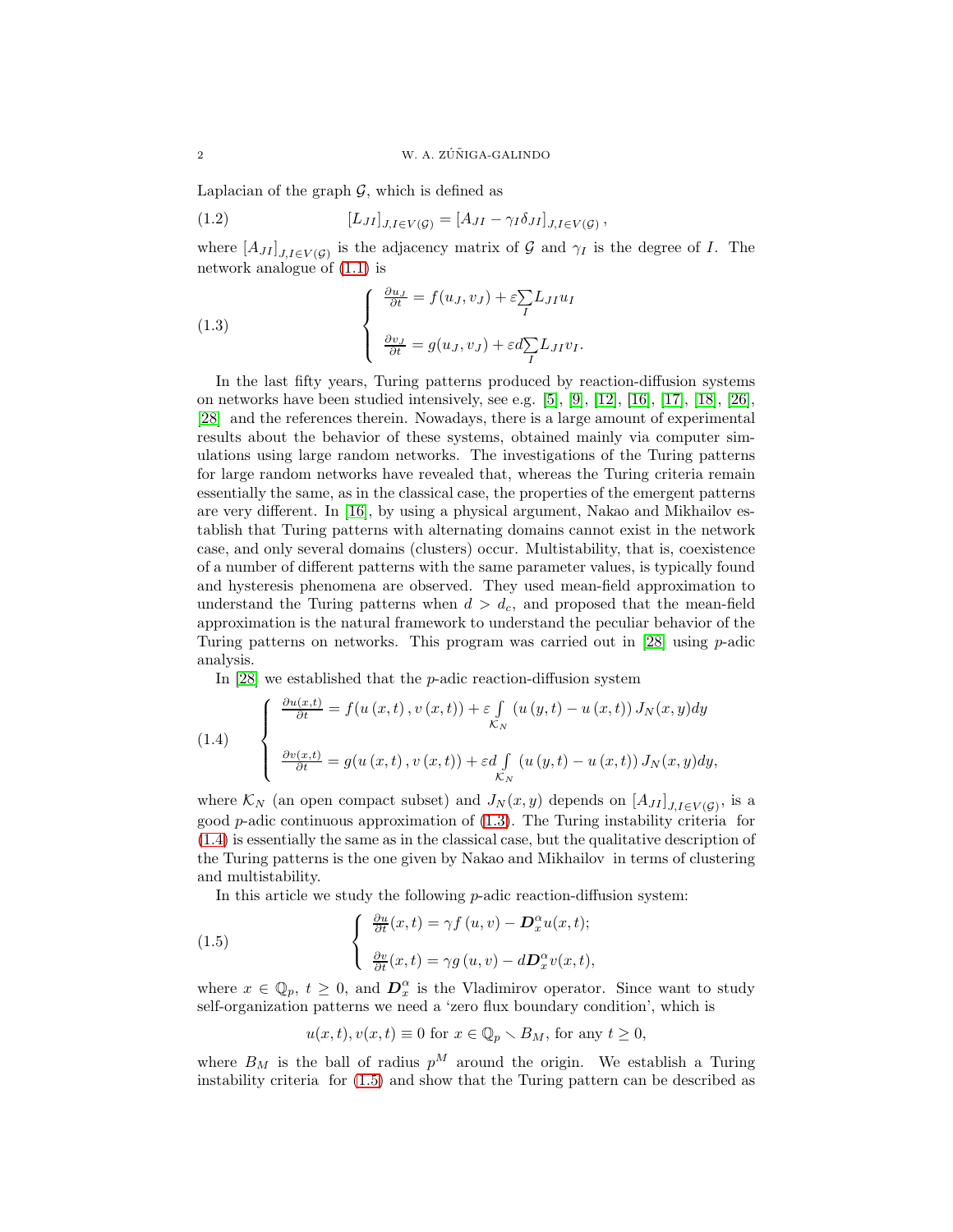a couple of convergent series involving the functions

$$
e^{\lambda t}p^{\frac{-r}{2}}\cos\left(\left\{p^{-1}j\left(p^r x - n\right)\right\}_p\right)\Omega\left(\left|p^r x - n\right|_p\right),
$$
  

$$
p^{\frac{-r}{2}}\sin\left(\left\{p^{-1}j\left(p^r x - n\right)\right\}_p\right)\Omega\left(\left|p^r x - n\right|_p\right),
$$

see Theorem [1.](#page-11-0) The Turing patterns attached to [\(1.5\)](#page-2-2) are not classical patterns consisting of alternating domains. Instead of this, a Turing pattern consists of several domains (clusters), each of them supporting a different pattern but with the same parameter values (multistability). It is important to mention that the spectra of  $\overline{D}_{x}^{\alpha}$  consists of a sequence of positive eigenvalues with infinite multiplicity, while the spectra of the operators considered in [\[28,](#page-15-8) Theorem 10.1] consists of a finite number of non-negative eigenvalues with finite multiplicities. In Section [5](#page-11-1) we construct discretization of system [\(1.5\)](#page-2-2) of type [\(1.3\)](#page-2-0). But, In this case the matrix of the discrete is not related to adjacency matrix of a graph, see [\(5.1\)](#page-13-0).

#### 2. p-Adic Analysis: Essential Ideas

In this section we collect some basic results about p-adic analysis that will be used in the article. For an in-depth review of the  $p$ -adic analysis the reader may consult [1], [\[21\]](#page-15-9), [\[24\]](#page-15-10).

2.1. The field of  $p$ -adic numbers. Along this article p will denote a prime number. The field of p−adic numbers  $\mathbb{Q}_p$  is defined as the completion of the field of rational numbers  $\mathbb Q$  with respect to the p−adic norm  $|\cdot|_p$ , which is defined as

$$
|x|_p = \begin{cases} 0 & \text{if} \quad x = 0 \\ p^{-\gamma} & \text{if} \quad x = p^{\gamma} \frac{a}{b}, \end{cases}
$$

where a and b are integers coprime with p. The integer  $\gamma := ord(x)$ , with  $ord(0) :=$  $+\infty$ , is called the *p*−*adic order of x*.

Any p–adic number  $x \neq 0$  has a unique expansion of the form

$$
x=p^{ord(x)}\sum_{j=0}^{\infty}x_jp^j,
$$

where  $x_j \in \{0, \ldots, p-1\}$  and  $x_0 \neq 0$ . By using this expansion, we define the fractional part of  $x \in \mathbb{Q}_p$ , denoted  $\{x\}_p$ , as the rational number

$$
\{x\}_p = \begin{cases} 0 & \text{if } x = 0 \text{ or } ord(x) \ge 0 \\ p^{ord(x)} \sum_{j=0}^{-ord_p(x)-1} x_j p^j & \text{if } ord(x) < 0. \end{cases}
$$

In addition, any non-zero p–adic number can be represented uniquely as  $x =$  $p^{ord(x)}ac(x)$  where  $ac(x) = \sum_{j=0}^{\infty} x_j p^j$ ,  $x_0 \neq 0$ , is called the *angular component* of x. Notice that  $|ac(x)|_p = 1$ .

For  $r \in \mathbb{Z}$ , denote by  $B_r(a) = \{x \in \mathbb{Q}_p; |x - a|_p \leq p^r\}$  the ball of radius  $p^r$  with center at  $a \in \mathbb{Q}_p$ , and take  $B_r(0) := B_r$ . The ball  $B_0$  equals  $\mathbb{Z}_p$ , the ring of p–adic integers of  $\mathbb{Q}_p$ . We also denote by  $S_r(a) = \{x \in \mathbb{Q}_p; |x-a|_p = p^r\}$  the sphere of radius p<sup>r</sup> with center at  $a \in \mathbb{Q}_p$ , and take  $S_r(0) := S_r$ . We notice that  $S_0^1 = \mathbb{Z}_p^{\times}$ (the group of units of  $\mathbb{Z}_p$ ). The balls and spheres are both open and closed subsets in  $\mathbb{Q}_p$ . In addition, two balls in  $\mathbb{Q}_p$  are either disjoint or one is contained in the other.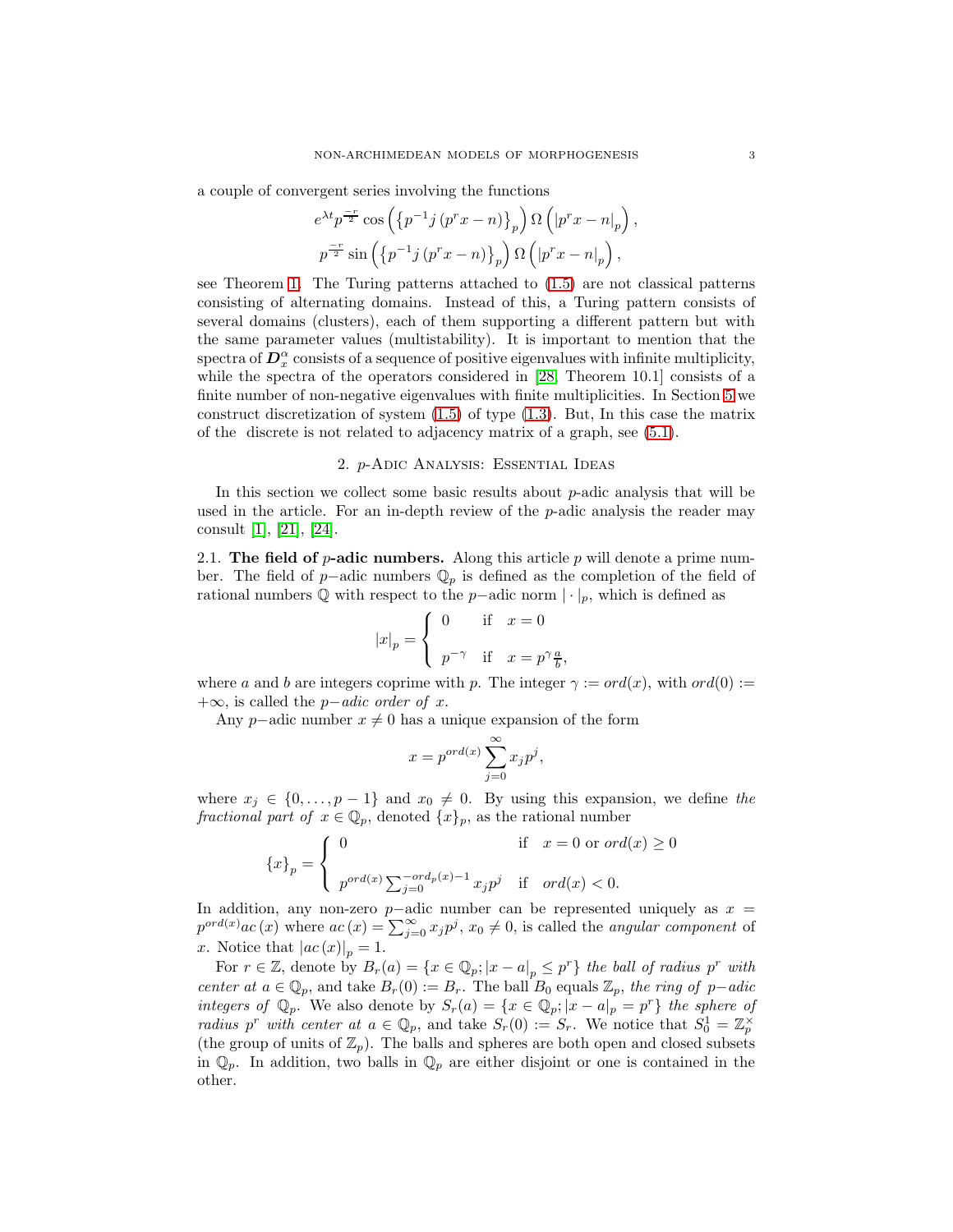The metric space  $(Q_p, |\cdot|_p)$  is a complete ultrametric space. As a topological space  $(\mathbb{Q}_p, |\cdot|_p)$  is totally disconnected, i.e. the only connected subsets of  $\mathbb{Q}_p$  are the empty set and the points. In addition,  $\mathbb{Q}_p$  is homeomorphic to a Cantor-like subset of the real line, see e.g. [1], [\[24\]](#page-15-10). A subset of  $\mathbb{Q}_p$  is compact if and only if it is closed and bounded in  $\mathbb{Q}_p$ , see e.g. [\[24,](#page-15-10) Section 1.3], or [1, Section 1.8]. The balls and spheres are compact subsets. Thus  $(\mathbb{Q}_p, |\cdot|_p)$  is a locally compact topological space.

**Notation 1.** We use  $\Omega(p^{-r}|x-a|_p)$  to denote the characteristic function of the ball  $B_r(a) = a + p^{-r}\mathbb{Z}_p$ . For more general sets, we use the notation  $1_A$  for the characteristic function of a A.

2.2. Some function spaces. A complex-valued function  $\varphi$  defined on  $\mathbb{Q}_p$  is called locally constant if for any  $x \in \mathbb{Q}_p$  there exist an integer  $l(x) \in \mathbb{Z}$  such that

<span id="page-4-0"></span>(2.1) 
$$
\varphi(x + x') = \varphi(x) \text{ for } x' \in B_{l(x)}.
$$

A function  $\varphi : \mathbb{Q}_p \to \mathbb{C}$  is called a *Bruhat-Schwartz function (or a test function)* if it is locally constant with compact support. In this case, we can take  $l = l(\varphi)$  in  $(2.1)$  independent of x, the largest of such integers is called the parameter of local constancy of  $\varphi$ . The C-vector space of Bruhat-Schwartz functions is denoted by  $\mathcal{D} := \mathcal{D}(\mathbb{Q}_p)$ . We denote by  $\mathcal{D}_{\mathbb{R}} := \mathcal{D}_{\mathbb{R}}(\mathbb{Q}_p^n)$ , the R-vector space of test functions.

Since  $(\mathbb{Q}_p, +)$  is a locally compact topological group, there exists a Borel measure dx, called the Haar measure of  $(\mathbb{Q}_p, +)$ , unique up to multiplication by a positive constant. Furthermore,  $\int_U dx > 0$  for every non-empty open set  $U \subset \mathbb{Q}_p$ , and  $\int_{E+z} dx = \int_E dx$  for every Borel set  $E \subset \mathbb{Q}_p$ , see e.g. [\[7,](#page-15-11) Chapter XI]. If we normalize this measure by the condition  $\int_{\mathbb{Z}_p} dx = 1$ , then dx is unique. From now on we denote by dx the normalized Haar measure of  $(\mathbb{Q}_p, +)$ .

Given  $\rho \in [0, \infty)$ , we denote by  $L^{\rho} := L^{\rho}(\mathbb{Q}_p) := L^{\rho}(\mathbb{Q}_p, dx)$ , the C-vector space of all the complex valued functions g satisfying  $\int_{\mathbb{Q}_p} |g(x)|^p dx < \infty$ , and  $L^{\infty}$ :=  $L^{\infty}(\mathbb{Q}_p) = L^{\infty}(\mathbb{Q}_p, dx)$  denotes the C−vector space of all the complex valued functions g such that the essential supremum of  $|g|$  is bounded. The corresponding R-vector spaces are denoted as  $L_{\mathbb{R}}^{\rho} := L_{\mathbb{R}}^{\rho}(\mathbb{Q}_p) = L_{\mathbb{R}}^{\rho}(\mathbb{Q}_p, dx), 1 \leq \rho \leq \infty$ .

2.3. Fourier transform. Set  $\chi_p(y) = \exp(2\pi i \{y\}_p)$  for  $y \in \mathbb{Q}_p$ . The map  $\chi_p(\cdot)$  is an additive character on  $\mathbb{Q}_p$ , i.e. a continuous map from  $(\mathbb{Q}_p, +)$  into S (the unit circle considered as multiplicative group) satisfying  $\chi_p(x_0 + x_1) = \chi_p(x_0)\chi_p(x_1)$ ,  $x_0, x_1 \in \mathbb{Q}_p$ . The additive characters of  $\mathbb{Q}_p$  form an Abelian group which is isomorphic to  $(\mathbb{Q}_p, +)$ . The isomorphism is given by  $\xi \to \chi_p(\xi x)$ , see e.g. [1, Section 2.3].

If  $f \in L^1$  its Fourier transform is defined by

<span id="page-4-1"></span>
$$
(\mathcal{F}f)(\xi) = \int_{\mathbb{Q}_p} \chi_p(\xi x) f(x) dx, \quad \text{for } \xi \in \mathbb{Q}_p.
$$

We will also use the notation  $\mathcal{F}_{x\to \xi}f$  and  $\hat{f}$  for the Fourier transform of f. The Fourier transform is a linear isomorphism from  $D$  onto itself satisfying

(2.2) 
$$
(\mathcal{F}(\mathcal{F}f))(\xi) = f(-\xi),
$$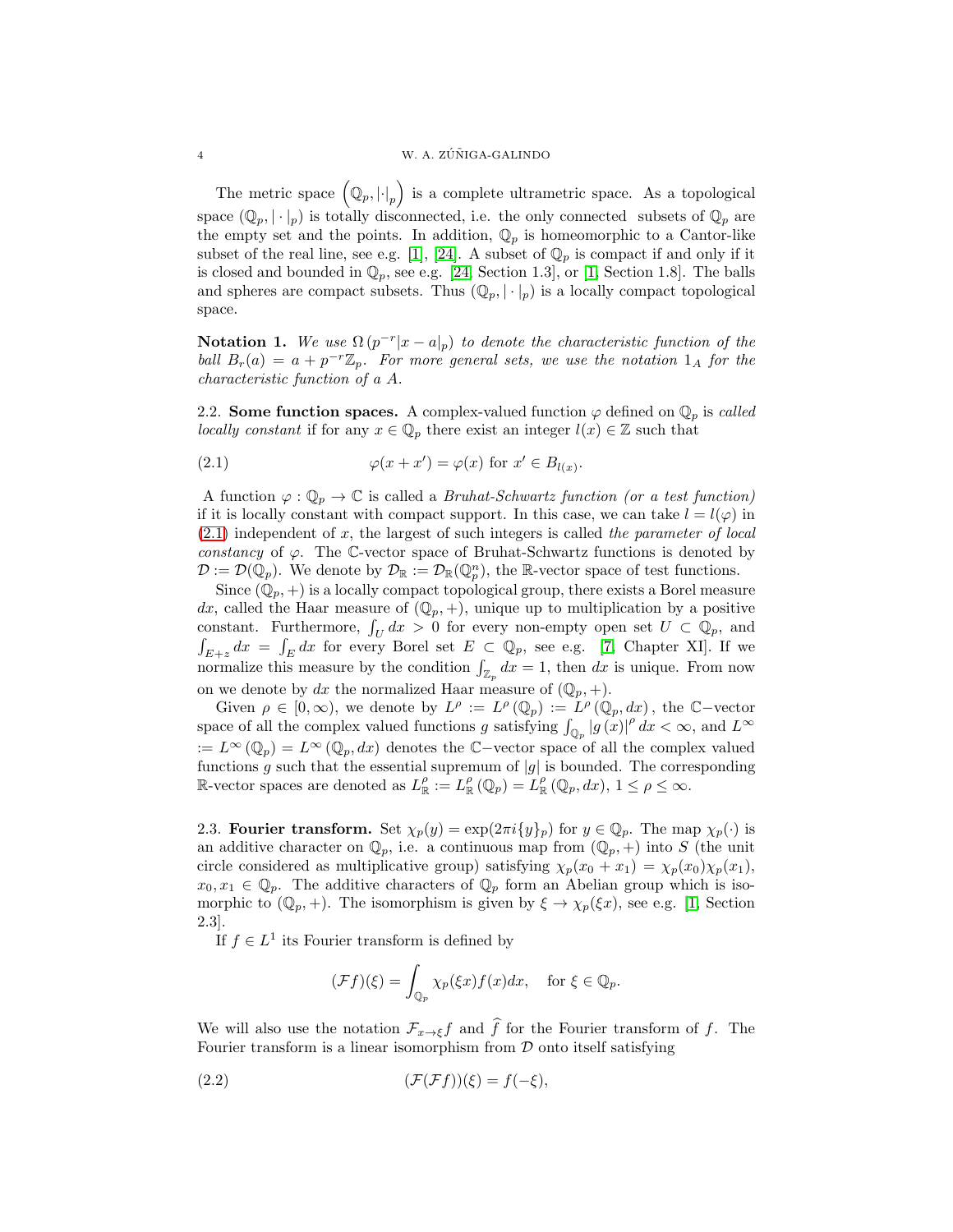for every  $f \in \mathcal{D}$ , see e.g. [1, Section 4.8]. If  $f \in L^2$ , its Fourier transform is defined as

$$
(\mathcal{F}f)(\xi) = \lim_{k \to \infty} \int_{|x|_p \le p^k} \chi_p(\xi \cdot x) f(x) d^n x, \text{ for } \xi \in \mathbb{Q}_p,
$$

where the limit is taken in  $L^2$ . We recall that the Fourier transform is unitary on  $L^2$ , i.e.  $||f||_{L^2} = ||\mathcal{F}f||_{L^2}$  for  $f \in L^2$  and that  $(2.2)$  is also valid in  $L^2$ , see e.g. [\[21,](#page-15-9) Chapter III, Section 2].

2.4. The Vladimirov Operator. The Vladimirov pseudodifferential operator  $D^{\alpha}$ ,  $\alpha > 0$ , is defined as

<span id="page-5-0"></span>(2.3) 
$$
\mathbf{D}^{\alpha}\varphi(x) = \frac{1-p^{\alpha}}{1-p^{-\alpha-1}} \int_{\mathbb{Q}_p} |y|_p^{-\alpha-1} (\varphi(x-y) - \varphi(x)) dy, \text{ for } \varphi \in \mathcal{D}.
$$

The right-hand side of [\(2.3\)](#page-5-0) makes sense for a wider class of functions, for example, for locally constant functions  $\varphi$  satisfying

$$
\int_{|x|_p\geq 1} |x|_p^{-\alpha-d} |\varphi(x)| dx < \infty.
$$

Consequently, the constant functions are contained in the domain of  $\mathbf{D}^{\alpha}$ , and that  $\mathbf{D}^{\alpha}\varphi=0$ , for any constant function  $\varphi$ . On other hand,

(2.4) 
$$
\mathcal{D}^{\alpha}\varphi(x)=\mathcal{F}_{\xi\to x}^{-1}\left(|\xi|_p^{\alpha}\mathcal{F}_{x\to\xi}\varphi\right), \text{ for } \varphi\in\mathcal{D}.
$$

Finally in case in which the Vladimirov acts on functions depending on two variables,  $(x,t) \in \mathbb{Q}_p \times \mathbb{R}_+$ , we will sue the notation  $\mathbf{D}_x^{\alpha} u(x,t)$  instead of  $\mathbf{D}^{\alpha} u(x,t)$ .

2.4.1. The spectrum of the operator  $\mathbf{D}^{\alpha}$ . The set of functions  $\{\Psi_{rnj}\}\$  defined as

(2.5) 
$$
\Psi_{rnj}(x) = p^{\frac{-r}{2}} \chi_p(p^{-1}j(p^r x - n)) \Omega\left(|p^r x - n|_p\right),
$$

where  $r \in \mathbb{Z}, j \in \{1, \dots, p-1\}$ , and n runs through a fixed set of representatives of  $\mathbb{Q}_p/\mathbb{Z}_p$ , is an orthonormal basis of  $L^2(\mathbb{Q}_p)$  consisting of eigenvectors of operator  $\bm{D}^{\alpha}$ :

(2.6) 
$$
\mathbf{D}^{\alpha}\Psi_{rnj} = p^{(1-r)\alpha}\Psi_{rnj} \text{ for any } r, n, j,
$$

We set  $\mathcal{L}(B_M)$  to be the C-vector space generated by the functions  $\Psi_{rnj}(x)$ with support in  $B_M$ , which are exactly those satisfying

<span id="page-5-1"></span>
$$
(2.7) \t\t r \le M, \; n \in p^{r-M} \mathbb{Z}_p \cap \mathbb{Q}_p/\mathbb{Z}_p, \; j \in \{1, \cdots, p-1\}.
$$

Notice that  $\mathcal{L}(B_M)$  is a closed subspace of  $L^2(B_M)$ . Futhermore, all the functions  $\Psi_{rnj}(x)$  satisfying [\(2.7\)](#page-5-1) are orthogonal to the characteristic function of  $B_M$ , i.e.  $\int_{B_M} \Psi_{rnj}(x) dx = 0.$  Notice that  $L^2(B_M) = \mathbb{C}\Omega\left(p^{-M} |x|_p\right) \bigoplus L_0^2(B_M)$ , where

$$
L_0^2(B_M) = \left\{ f \in L^2(B_M) \, ; \int_{B_M} f dx = 0 \right\}.
$$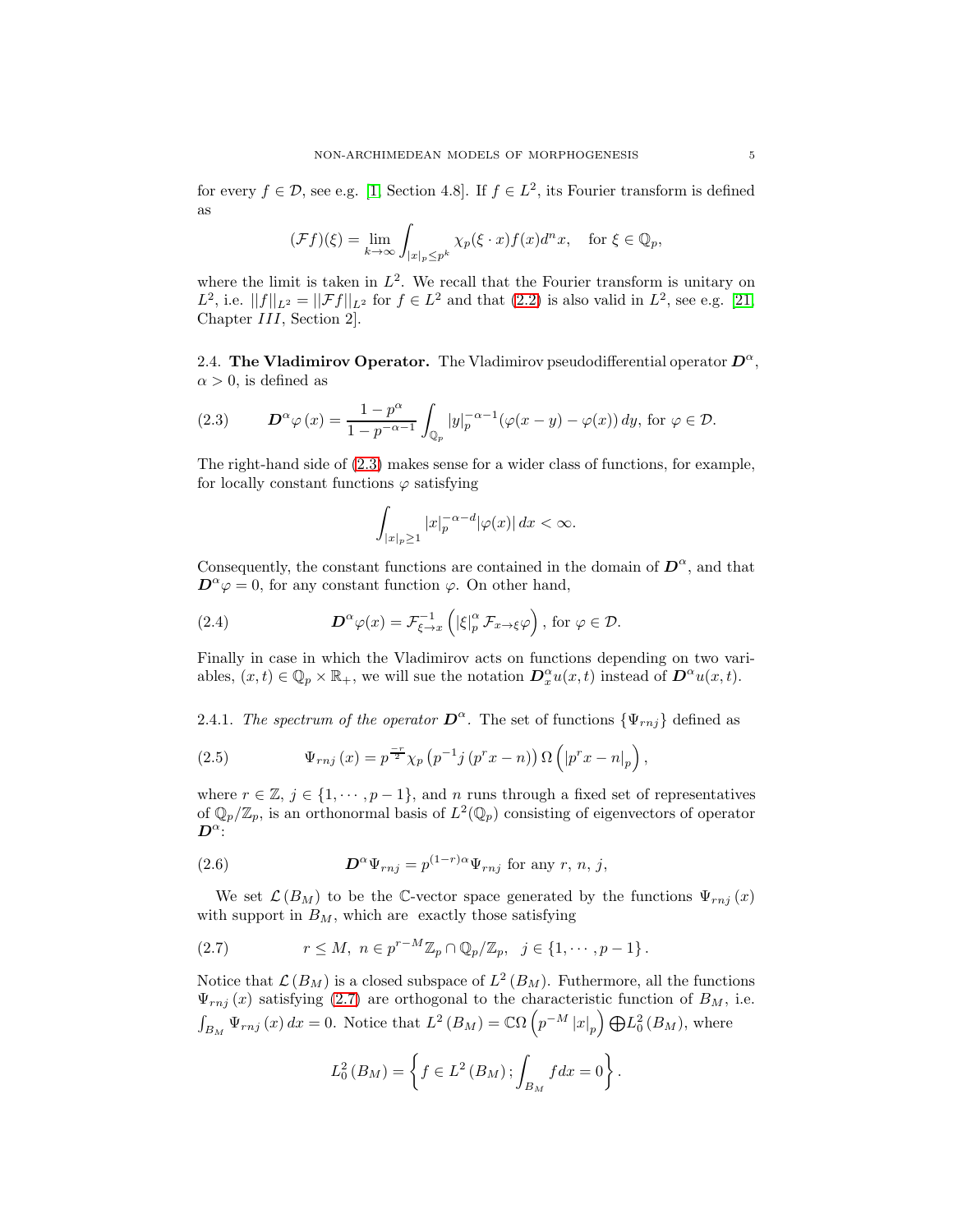<span id="page-6-5"></span>2.5. Two spectral problems. Consider the spectral problem:

<span id="page-6-0"></span>(2.8) 
$$
\begin{cases} \n\mathbf{D}^{\alpha} \theta(x) = \kappa \theta(x), & \kappa \in \mathbb{R} \\ \n\theta \in L_{\mathbb{R}}^{2}(\mathbb{Q}_{p}).\n\end{cases}
$$

The functions  $\Psi_{rnj}(x)$  are complex-valued eigenfunctions of [\(2.8\)](#page-6-0) with eigenvalues  $\kappa \in \{p^{(1-r)\alpha}; r \in \mathbb{Z}\}\.$  Notice that each eigenvalues has infinite multiplicity. Therefore

<span id="page-6-1"></span>(2.9) 
$$
p^{\frac{-r}{2}} \cos\left(\left\{p^{-1}j\left(p^r x - n\right)\right\}_p\right) \Omega\left(\left|p^r x - n\right|_p\right),
$$

$$
p^{\frac{-r}{2}} \sin\left(\left\{p^{-1}j\left(p^r x - n\right)\right\}_p\right) \Omega\left(\left|p^r x - n\right|_p\right),
$$

with r, j, n as before, are real-valued eigenfunctions of [\(2.8\)](#page-6-0) with  $\kappa = p^{(1-r)\alpha}$ . Notice that the eigenfunctions are not completely determined by the 'wavenumber' κ. The functions of the type [\(2.9\)](#page-6-1) form a basis of  $L^2_{\mathbb{R}}(\mathbb{Q}_p)$  (which is not necessarily orthonormal). More precisely,  $f(x) = \sum_{r,j} A_{rnj} \Psi_{rnj}(x) \in L^2_{\mathbb{R}}(\mathbb{Q}_p)$  admits an expansion of the form

(2.10) 
$$
\sum_{rnj} p^{\frac{-r}{2}} \operatorname{Re}(A_{rnj}) \cos \left( \left\{ p^{-1} j \left( p^r x - n \right) \right\}_p \right) \Omega \left( \left| p^r x - n \right|_p \right) -
$$

$$
\sum_{rnj} p^{\frac{-r}{2}} \operatorname{Im}(A_{rnj}) \sin \left( \left\{ p^{-1} j \left( p^r x - n \right) \right\}_p \right) \Omega \left( \left| p^r x - n \right|_p \right),
$$

where

$$
\operatorname{Re}(A_{rnj}) = p^{\frac{-r}{2}} \int_{\mathbb{Q}_p} f(x) \cos \left( \left\{ p^{-1} j \left( p^r x - n \right) \right\}_p \right) \Omega \left( \left| p^r x - n \right|_p \right) dx,
$$
  

$$
\operatorname{Im}(A_{rnj}) = p^{\frac{-r}{2}} \int_{\mathbb{Q}_p} f(x) \sin \left( \left\{ p^{-1} j \left( p^r x - n \right) \right\}_p \right) \Omega \left( \left| p^r x - n \right|_p \right) dx.
$$

<span id="page-6-2"></span>Now we consider the eigenvalue problem:

(2.11) 
$$
\begin{cases} \n\mathbf{D}_x^{\alpha} \theta(x) = \kappa \theta(x), & \kappa \in \mathbb{R} \\ \n\theta \in L_{\mathbb{R}}^2(B_M) \cap \mathcal{L}(B_M), & M \in \mathbb{Z}. \n\end{cases}
$$

All the functions Re  $(\Psi_{rnj}(x))$  satisfying [\(2.7\)](#page-5-1) are solutions of [\(2.11\)](#page-6-2), with  $\kappa =$  $p^{(1-r)\alpha}$ . Now, any function  $f \in L^2_{\mathbb{R}}(B_M) \cap \mathcal{L}(B_M)$  admits a Fourier expansion of the form

<span id="page-6-3"></span>(2.12) 
$$
f(x) = \sum_{rnj} C_{rnj} \Psi_{rnj} (x) = \sum_{rnj} \text{Re} (C_{rnj} \Psi_{rnj} (x)),
$$

where the  $\Psi_{rnj}(x)$ s run through all the wavelets supported in the ball  $B_M$ . Therefore,  $(2.12)$  is a solution of  $(2.11)$ .

<span id="page-6-4"></span>Finally we notice that

(2.13) 
$$
\mathbf{D}^{\alpha} \Omega \left( p^{-M} |x|_{p} \right) = \begin{cases} \frac{(1-p^{-1})p^{-\alpha M}}{1-p^{-\alpha-1}} & \text{if } |x|_{p} \leq p^{M} \\ \frac{(1-p^{\alpha})p^{M}}{1-p^{-\alpha-1}} \frac{1}{|x|_{p}^{\alpha+1}} & |x|_{p} > p^{M} \end{cases}
$$

implies that  $\Omega\left(p^{-M} |x|_p\right)$  is not a solution of [\(2.11\)](#page-6-2).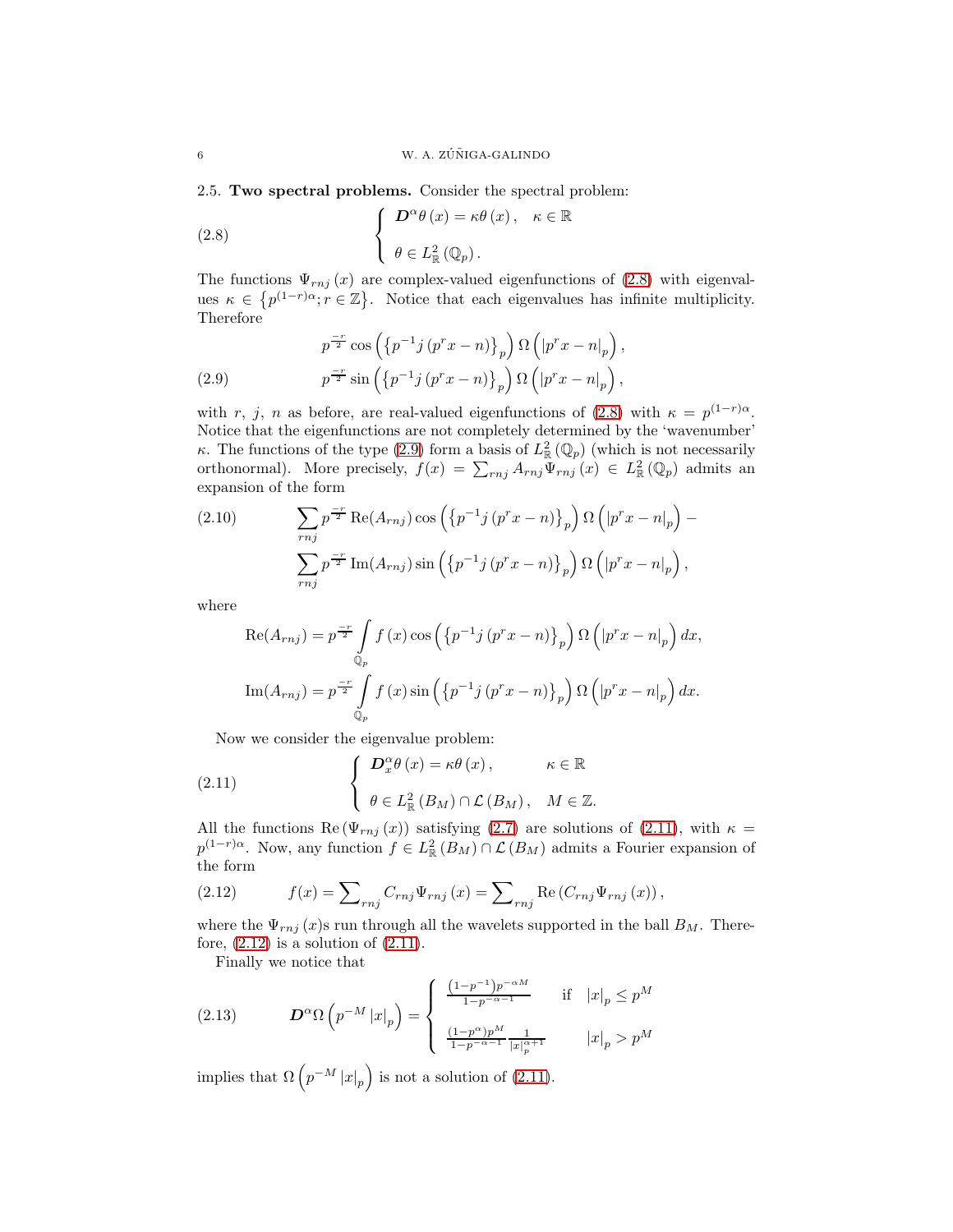2.6. The  $p$ -adic heat equation. The evolution equation

(2.14) 
$$
\frac{\partial u(x,t)}{\partial t} + (D_x^{\alpha} u)(x,t) = 0, \quad x \in \mathbb{Q}_p, \quad t \ge 0,
$$

is the  $p$ -adic heat equation. The analogy with the classical heat equation comes from the fact that the solution of the initial value problem attached to [\(2.14\)](#page-7-0) with initial datum  $u(x, 0) = \varphi(x) \in \mathcal{D}_{\mathbb{R}}$  is given by

<span id="page-7-0"></span>
$$
u(x,t) = \int_{\mathbb{Q}_p} Z(x-y,t)\varphi(x) dx,
$$

where

$$
Z(x,t) := \int_{\mathbb{Q}_p} \chi_p(-x\xi) e^{-t|\xi|_p^{\alpha}} d\xi \text{ for } t > 0,
$$

is the *p-adic heat kernel.*  $Z(x,t)$  is a transition density of a time and space homogeneous Markov process which is bounded, right continuous and has no discontinuities other than jumps, see e.g. [\[30,](#page-15-12) Theorem 16].

We now review the classical case. For  $\gamma > 0$ , consider the fractional Laplacian:

$$
\left(-\Delta\right)^{\gamma}\varphi\left(x\right) = \mathcal{F}_{\xi\to x}^{-1}\left(\left|\xi\right|_{\mathbb{R}}^{\gamma}\mathcal{F}_{x\to\xi}\varphi\right),\,
$$

where  $\varphi$  is a Schwartz function,  $\mathcal F$  denotes the Fourier transform in the group  $(\mathbb{R}, +)$ . The heat kernel, as a distribution, is given by

$$
Z_{\mathbb{R}}(x,t) = \mathcal{F}_{\xi \to x}^{-1} \left( \exp -t |\xi|_{\mathbb{R}}^{\gamma} \right), \text{ for } x \in \mathbb{R}, t > 0.
$$

In order to have a probabilistic meaning, this kernel must be a probability measure, then by a Bochner theorem, cf. [\[4,](#page-15-13) Theorem 3.12],  $\exp - t |\xi|_{\mathbb{R}}^{\gamma}$  is a positive definite function, and by a theorem due to Schoenberg cf. [\[4,](#page-15-13) Theorem 7.8],  $|\xi|_{\mathbb{R}}^{\gamma}$  is a negative definite function. Now, if  $\psi : \mathbb{R} \to \mathbb{C}$  is a negative definite function, then  $|\psi(x)| \leq C |x|_{\mathbb{R}}^2$  for  $|x|_{\mathbb{R}} \geq 1$ , cf. [\[4,](#page-15-13) Corollary 7.16]. This implies that  $0 \leq \gamma \leq 2$ .

The family of 'p-adic Laplacians' is very large, see e.g.  $[11,$  Chapter 12,  $[10,$ Chapter 4], [\[24,](#page-15-10) Chapter 3, Section XVI] [\[30,](#page-15-12) Chapter 2] and the references therein.

### 3. The Model

We fix  $f, g: \mathbb{R}^2 \to \mathbb{R}$  two R-analytic functions, and fix  $d, \gamma, \alpha > 0$ . In this article we consider the following non-Archimedean Turing system:

<span id="page-7-2"></span>(3.1)  

$$
\begin{cases}\nu(\cdot,t), v(\cdot,t) \in L^2_{\mathbb{R}}(B_M) \cap \mathcal{L}(B_M), \text{ for } t \ge 0; \\
u(x,0), v(x,0) \in L^2_{\mathbb{R}}(B_M) \cap \mathcal{L}(B_M), u(x,0), v(x,0) \ge 0; \\
\frac{\partial u}{\partial t}(x,t) = \gamma f(u,v) - \mathbf{D}_x^{\alpha} u(x,t); \\
\frac{\partial v}{\partial t}(x,t) = \gamma g(u,v) - d\mathbf{D}_x^{\alpha} v(x,t), x \in B_M, t \ge 0.\n\end{cases}
$$

Since we want to study self-organization patterns we need a 'zero flux boundary condition', which is

<span id="page-7-1"></span>(3.2) 
$$
u(x,t), v(x,t) \equiv 0 \text{ for } x \in \mathbb{Q}_p \setminus B_M \text{, for any } t \ge 0.
$$

Condition [\(3.2\)](#page-7-1) seems very strong in comparison with the classical one, but there are at least to reasons for this choice. First, since  $B_M$  is open and closed, then its boundary is the empty set. Second, the operator  $D_x^{\alpha}$  is non-local, as a consequence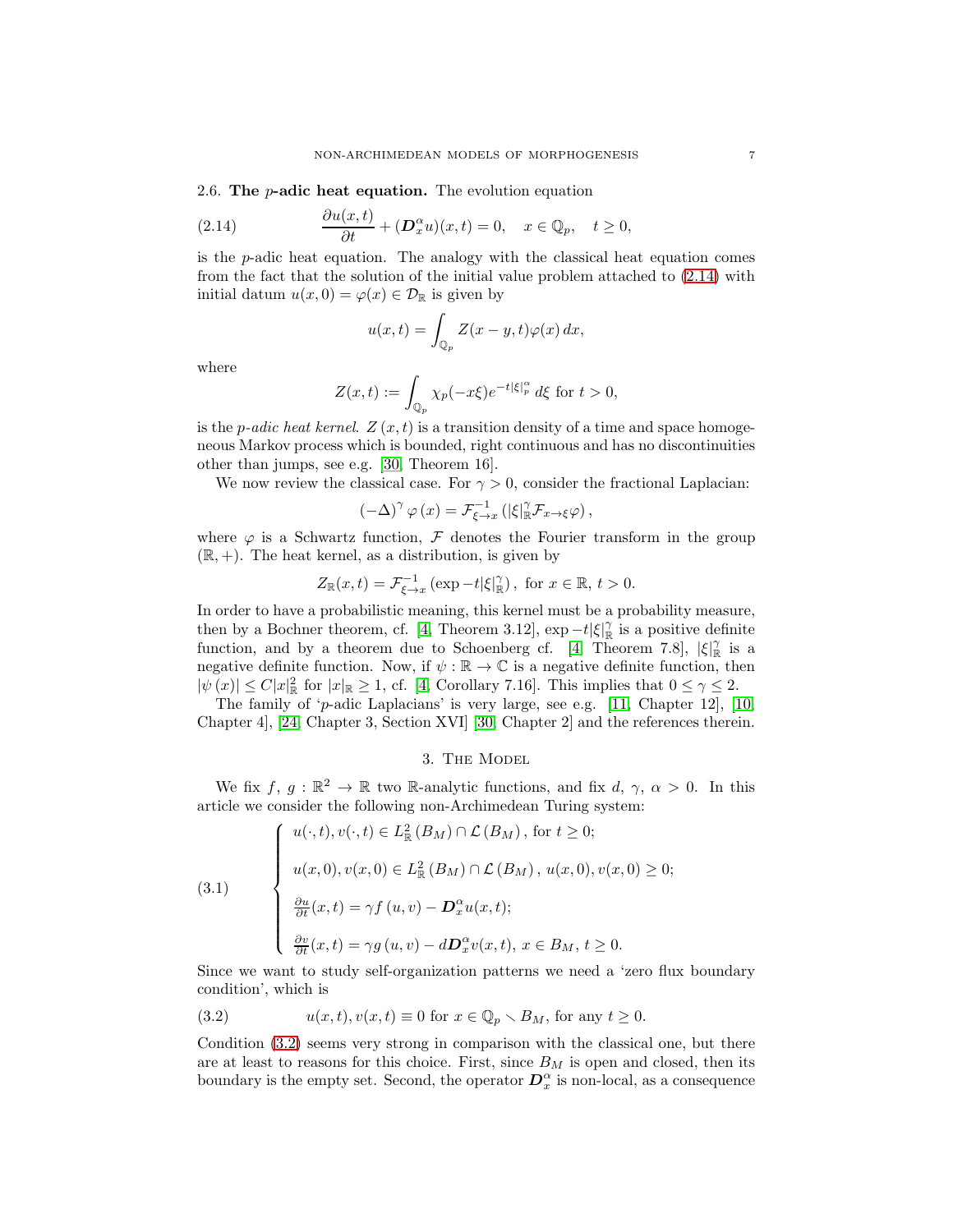#### 8 W. A.  $Z\acute{U}NIGA-GALINDO$

of this a condition like  $D_x^{\alpha}u(x,t) \equiv 0$  for any  $x \in B_M$ , for any  $t \geq 0$ , it is not sufficient to stop the diffusion outside of ball  $B_M$ , see [\(2.13\)](#page-6-4).

## 4. TURING INSTABILITY CRITERIA

We now consider a homogeneous steady state  $(u_0, v_0)$  of  $(3.1)$  which is a positive solution of

(4.1) 
$$
f(u, v) = g(u, v) = 0.
$$

Since u, v are real-valued functions, to study the linear stability of  $(u_0, v_0)$  we can use the classical results, see e.g. [\[15,](#page-15-1) Chapter 2]. Following Turing, in the absence of any spatial variation, the homogeneous state must be linearly stable. With no spatial variation  $u, v$  satisfy

<span id="page-8-0"></span>(4.2) 
$$
\begin{cases} \frac{\partial u}{\partial t}(x,t) = \gamma f(u,v) \\ \frac{\partial v}{\partial t}(x,t) = \gamma g(u,v) \end{cases}
$$

Notice that  $(4.2)$  is an ordinary system of differential equations in  $\mathbb{R}^2$ . In order to linearize about the steady state  $(u_0, v_0)$ , we set

(4.3) 
$$
\mathbf{w} = \begin{bmatrix} w_1 \\ w_2 \end{bmatrix} = \begin{bmatrix} u - u_0 \\ v - v_0 \end{bmatrix}
$$

By using the fact that f and g are R-analytic, and assuming that  $||w||_{L^{\infty}} :=$  $\max\{\|w_1\|_{L^{\infty}}, \|w_2\|_{L^{\infty}}\}$  is small, then [\(4.2\)](#page-8-0) can be approximated as

(4.4) 
$$
\frac{\partial \boldsymbol{w}}{\partial t} = \gamma \mathbb{J} \boldsymbol{w},
$$

where

<span id="page-8-3"></span><span id="page-8-1"></span>
$$
\mathbb{J} = \begin{bmatrix} \frac{\partial f}{\partial u} & \frac{\partial f}{\partial v} \\ \frac{\partial g}{\partial u} & \frac{\partial g}{\partial v} \end{bmatrix} (u_0, v_0) =: \begin{bmatrix} f_{u_0} & f_{v_0} \\ g_{u_0} & g_{v_0} \end{bmatrix}.
$$

We now look for solutions of [\(4.4\)](#page-8-1) of the form

(4.5) 
$$
\boldsymbol{w}(t;\lambda) = e^{\lambda t} \boldsymbol{w}_0.
$$

By substituting [\(4.5\)](#page-8-2) in [\(4.4\)](#page-8-1), the eigenvalues  $\lambda$  are the solutions of

<span id="page-8-2"></span>
$$
\det\left(\gamma \mathbb{J} - \lambda I\right) = 0,
$$

i.e.

(4.6) 
$$
\lambda^2 - \gamma (Tr \mathbb{J}) \lambda + \gamma^2 \det \mathbb{J} = 0.
$$

Consequently

<span id="page-8-5"></span><span id="page-8-4"></span>
$$
\lambda_{1,2} = \frac{\gamma}{2} \left\{ Tr \mathbb{J} \pm \sqrt{(Tr \mathbb{J})^2 - 4 \det \mathbb{J}} \right\}.
$$

The steady state  $w = 0$  is linearly stable if  $\text{Re } \lambda_{1,2} < 0$ , this last condition is guaranteed if

$$
(4.7) \t Tr \mathbb{J} < 0 \text{ and } \det \mathbb{J} > 0.
$$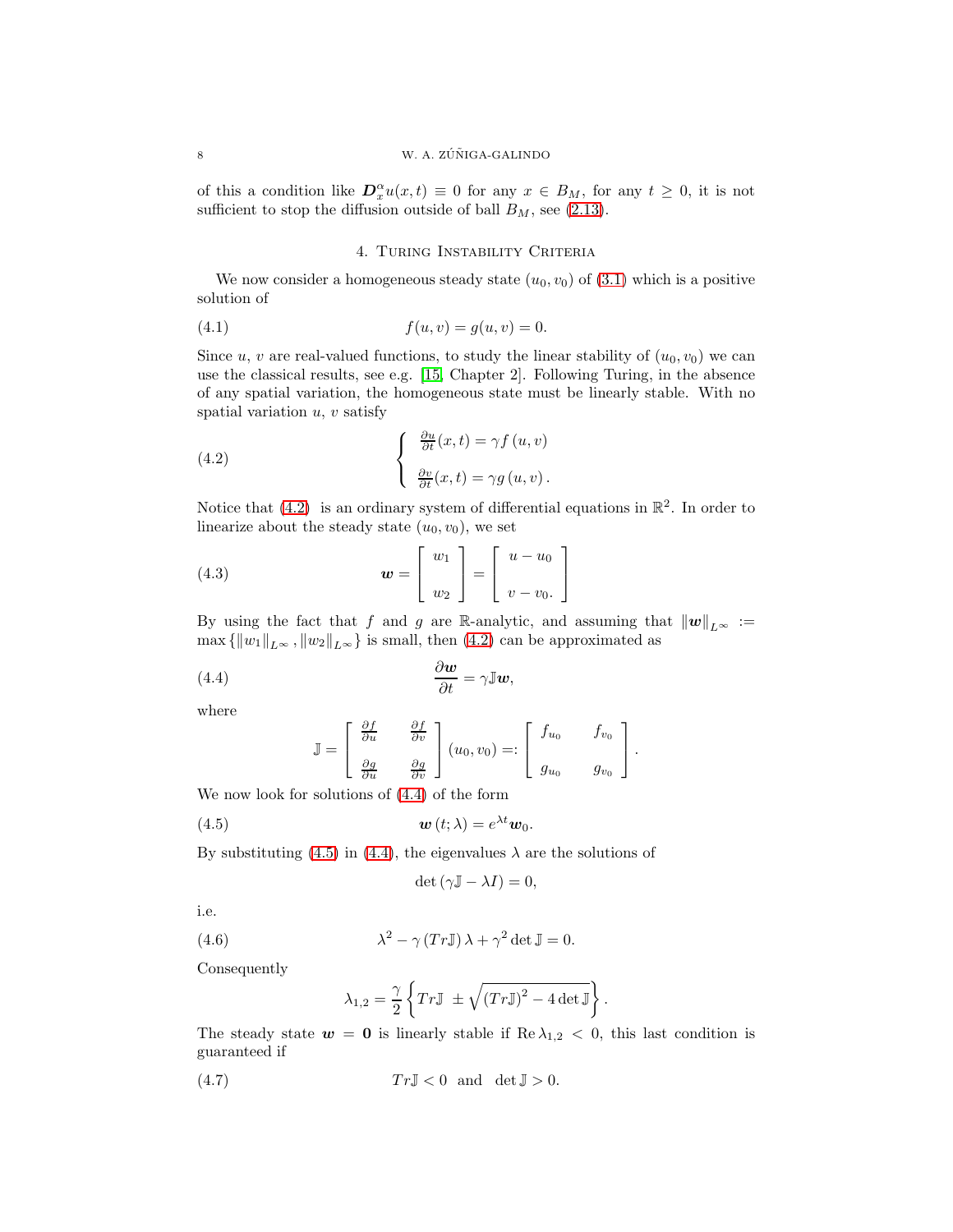<span id="page-9-0"></span>(4.8) 
$$
\frac{\partial \boldsymbol{w}}{\partial t}(x,t) = \gamma \mathbb{J} \boldsymbol{w}(x,t) - D \boldsymbol{D}_x^{\alpha} \boldsymbol{w}(x,t),
$$

where

(4.9) 
$$
D = \begin{bmatrix} 1 & 0 \\ 0 & d \end{bmatrix}, \ \ \mathbf{D}_x^{\alpha} \mathbf{w} := \begin{bmatrix} \mathbf{D}_x^{\alpha} \mathbf{w}_1 \\ \mathbf{D}_x^{\alpha} \mathbf{w}_2 \end{bmatrix}.
$$

To solve the system  $(4.8)$  subject to the boundary conditions  $(3.2)$ , we first determine a solution  $w_{\kappa}$  of the following eigenvalue problem:

<span id="page-9-1"></span>(4.10) 
$$
\begin{cases}\nD_x^{\alpha} w_{\kappa}(x) = \kappa w_{\kappa}(x) \\
w_{\kappa} \in L_{\mathbb{R}}^2(B_M) \cap \mathcal{L}(B_M).\n\end{cases}
$$

In Section [2.5,](#page-6-5) the existence of solution for the eigenvalue problem [\(4.10\)](#page-9-1) was established. Indeed, if  $w_{\kappa} = \begin{bmatrix} w_{1,\kappa} \\ w_{2,\kappa} \end{bmatrix}$ , then

$$
w_{1,\kappa}, w_{2,\kappa} \in \bigsqcup_{rnj} \left\{ p^{\frac{-r}{2}} \cos \left( \left\{ p^{-1} j \left( p^r x - n \right) \right\}_p \right) \Omega \left( \left| p^r x - n \right|_p \right) \right\} \bigsqcup
$$
  

$$
\bigsqcup_{rnj} \left\{ p^{\frac{-r}{2}} \sin \left( \left\{ p^{-1} j \left( p^r x - n \right) \right\}_p \right) \Omega \left( \left| p^r x - n \right|_p \right) \right\} \bigsqcup \left\{ \Omega \left( p^{-M} \left| x \right|_p \right) \right\},\right.
$$

with  $r = r(\kappa)$ ,  $j \in \{1, \dots, p-1\}$ , and  $n \in \mathbb{Q}_p/\mathbb{Z}_p$  as in [\(2.7\)](#page-5-1). The value  $\frac{p^{-\alpha M}}{1-p^{-\alpha-1}}$  is the eigenvalue corresponding to  $\Omega(p^{-M} |x|_p)$ . We now look for a solution  $w(x,t)$ of [\(4.8\)](#page-9-0) of the form  $\mathbf{w}(x,t) = \sum_{\kappa,\lambda} C_{\kappa,\lambda} e^{\lambda t} \mathbf{w}_{\kappa}(x)$ . The function  $e^{\lambda t} \mathbf{w}_{\kappa}(x)$  is a non-trivial solution of  $(4.8)$  if  $\lambda$  satisfies

<span id="page-9-2"></span>(4.11) 
$$
\det(\lambda I - \gamma \mathbb{J} + \kappa D) = 0,
$$

i.e.

<span id="page-9-3"></span>(4.12) 
$$
\lambda^2 + \{\kappa (1+d) - \gamma Tr \mathbb{J}\}\lambda + h(\kappa) = 0,
$$

where

<span id="page-9-4"></span>(4.13) 
$$
h(\kappa) := d\kappa^2 - \gamma \kappa (df_{u_0} + g_{v_0}) + \gamma^2 \det \mathbb{J}.
$$

In the Archimedean case, see e.g. [\[15,](#page-15-1) Section 2.3], condition [\(4.11\)](#page-9-2) becomes condi-tion [\(4.6\)](#page-8-4) when  $\kappa = 0$ . Since  $\kappa = 0$  is not an eigenvalue of operator  $\mathcal{D}_x^{\alpha}$ , conditions [\(4.11\)](#page-9-2) and [\(4.6\)](#page-8-4) are independent.

The steady state  $(u_0, v_0)$  is linearly stable if both solutions of [\(4.12\)](#page-9-3) have Re ( $\lambda$ ) < 0. Conditions [\(4.7\)](#page-8-5) guarantee that the steady state is stable in absence of spatial effects, i.e. Re  $(\lambda |_{k=0})$  < 0. For the steady state to be unstable to spatial disturbances we require  $\text{Re}(\lambda(\kappa)) > 0$  for some  $\kappa \neq 0$ . This can happen if either the coefficient of  $\lambda$  in [\(4.12\)](#page-9-3) is negative, or if  $h(\kappa) < 0$  for some  $\kappa \neq 0$  in [\(4.13\)](#page-9-4). Since  $Tr\mathbb{J} < 0$  from conditions [\(4.7\)](#page-8-5) and the coefficient of  $\lambda$  in [\(4.13\)](#page-9-4) is  $(1+d) - \gamma Tr\mathbb{J}$ , which is positive, therefore, the only way Re  $(\lambda(\kappa))$  can be positive is if  $h(\kappa) < 0$ for some  $\kappa \neq 0$ . Since det  $\mathbb{J} > 0$  from  $(4.7)$ , in order  $h(\kappa)$  to be negative, it is necessary that  $(df_{u_0} + g_{v_0}) > 0$ . Now, since  $f_{u_0} + g_{v_0} = Tr \mathbb{J} < 0$ , necessarily  $d \neq 1$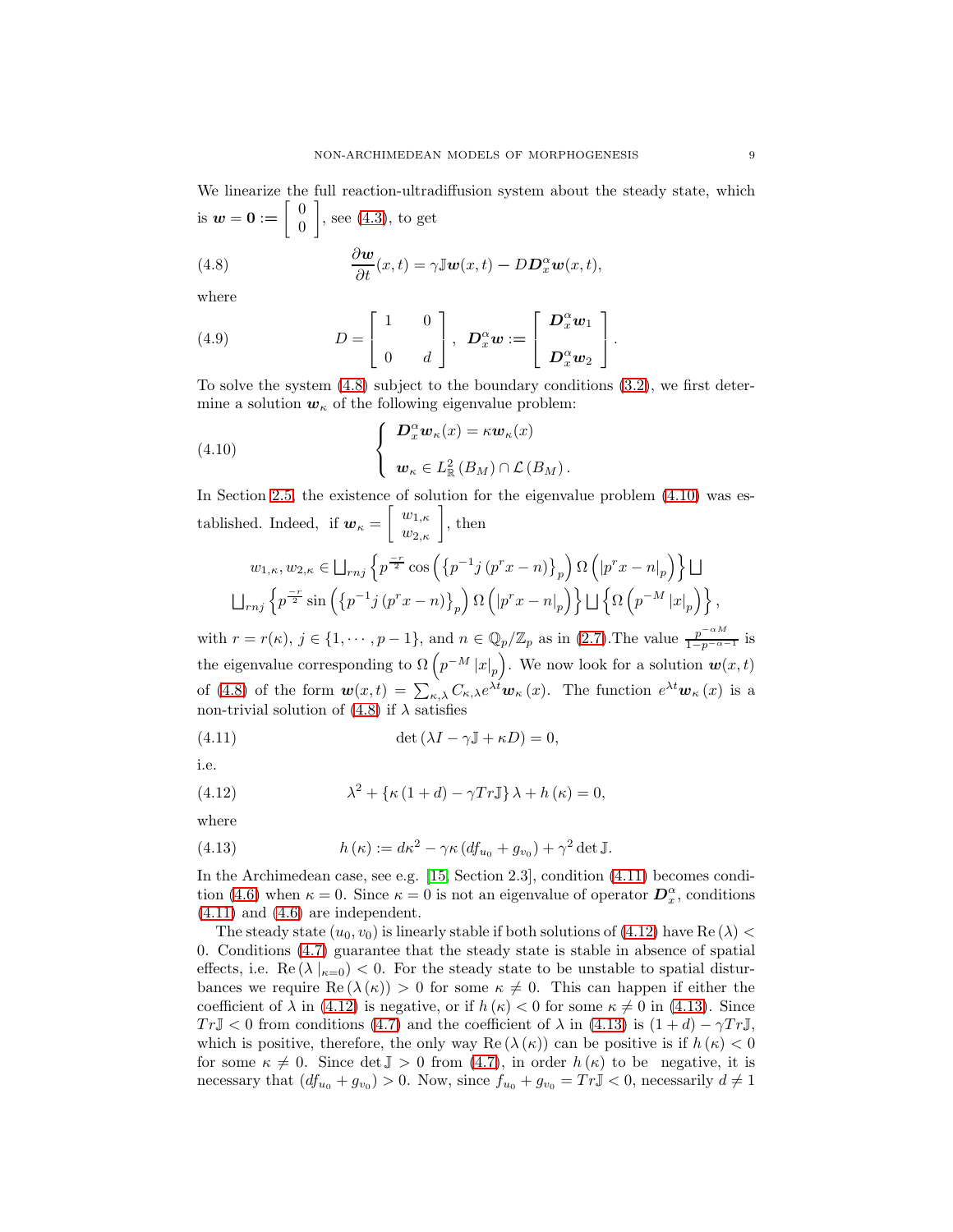and  $f_{u_0}$  and  $g_{v_0}$  must have opposite signs. So an additional requirement to those of [\(4.7\)](#page-8-5) is

$$
(4.14) \t\t d \neq 1.
$$

This is a necessary condition, but not sufficient for Re  $(\lambda(\kappa)) > 0$ . For  $h(\kappa)$  to be negative for some nonzero  $\kappa$ , the minimum  $h_{\min}$  of  $h(\kappa)$  must be negative. An elementary calculation shows that

<span id="page-10-0"></span>(4.15) 
$$
h_{\min} = \gamma^2 \left\{ \det \mathbb{J} - \frac{(df_{u_0} + g_{v_0})^2}{4d} \right\},
$$

and the minimum is achieved at

(4.16) 
$$
\kappa_{\min} = \gamma \frac{df_{u_0} + g_{v_0}}{2d}
$$

Thus the condition  $h(\kappa) < 0$  for some  $\kappa \neq 0$  is

(4.17) 
$$
\frac{(df_{u_0} + g_{v_0})^2}{4d} > \det \mathbb{J}.
$$

A bifurcation occurs when  $h_{\min} = 0$ , see [\(4.15\)](#page-10-0), for fixed kinetics parameters, this condition,

<span id="page-10-1"></span>,

(4.18) 
$$
\det \mathbb{J} = \frac{(df_{u_0} + g_{v_0})^2}{4d}
$$

defines a critical diffusion  $d_c$ , which is given as an appropriate root of

(4.19) 
$$
f_{u_0}^2 d_c^2 + 2 \left( 2 f_{v_0} g_{u_0} - f_{u_0} g_{v_0} \right) d_c + g_{v_0}^2 = 0.
$$

The model for  $d > d_c$  exhibits Turing instability, while for  $d < d_c$  no. Notice that  $d_c > 1$ . A critical 'wavenumber'  $\kappa_c$  is obtained by using [\(4.16\)](#page-10-1):

(4.20) 
$$
\kappa_c = \gamma \frac{d_c f_{u_0} + g_{v_0}}{2d_c} = \gamma \sqrt{\frac{\det \mathbb{J}}{d_c}}.
$$

When  $d > d_c$ , there exists a range of unstable of positive wavenumbers  $\kappa_1 < \kappa < \kappa_2$ , where  $\kappa_1$ ,  $\kappa_2$  are the zeros of  $h(\kappa) = 0$ , see [\(4.13\)](#page-9-4):

(4.21) 
$$
\kappa_1 = \frac{\gamma}{2d} \left\{ (df_{u_0} + g_{v_0}) - \sqrt{(df_{u_0} + g_{v_0})^2 - 4d \det \mathbb{J}} \right\},
$$

(4.22) 
$$
\kappa_2 = \frac{\gamma}{2d} \left\{ (df_{u_0} + g_{v_0}) + \sqrt{(df_{u_0} + g_{v_0})^2 - 4d \det \mathbb{J}} \right\}.
$$

We call the function  $\lambda(\kappa)$  the *dispersion relation*. Notice that, within the unstable range, Re  $\lambda(\kappa) > 0$  has a maximum for the wavenumber  $\kappa_{\min}^{(0)}$  obtained from [\(4.16\)](#page-10-1) with  $d > d_c$ . Some typical plots for  $\lambda(\kappa)$  and Re  $\lambda(\kappa)$  are showed in [\[15,](#page-15-1) Section 2.3], see also the figure 2.5 in [\[15,](#page-15-1) Section 2.3]. Then as t increases the behavior of  $w(x, t)$ is controlled by the dominant modes, i.e. those  $e^{\lambda(\kappa)t}\mathbf{w}_{\kappa}(x)$  with Re  $\lambda(\kappa) > 0$ , since the other modes tend to zero exponentially. Then

<span id="page-10-2"></span>
$$
\boldsymbol{w}(x,t) \sim \sum_{\kappa_1 < \kappa < \kappa_2} \sum_{nj} \boldsymbol{A}_{rnj} e^{\lambda t} p^{\frac{-r}{2}} \cos \left( \left\{ p^{-1} j \left( p^r x - n \right) \right\}_p \right) \Omega \left( \left| p^r x - n \right|_p \right) +
$$
\n
$$
(4.23) \qquad \sum_{\kappa_1 < \kappa < \kappa_2} \sum_{nj} \boldsymbol{B}_{rnj} e^{\lambda t} p^{\frac{-r}{2}} \sin \left( \left\{ p^{-1} j \left( p^r x - n \right) \right\}_p \right) \Omega \left( \left| p^r x - n \right|_p \right)
$$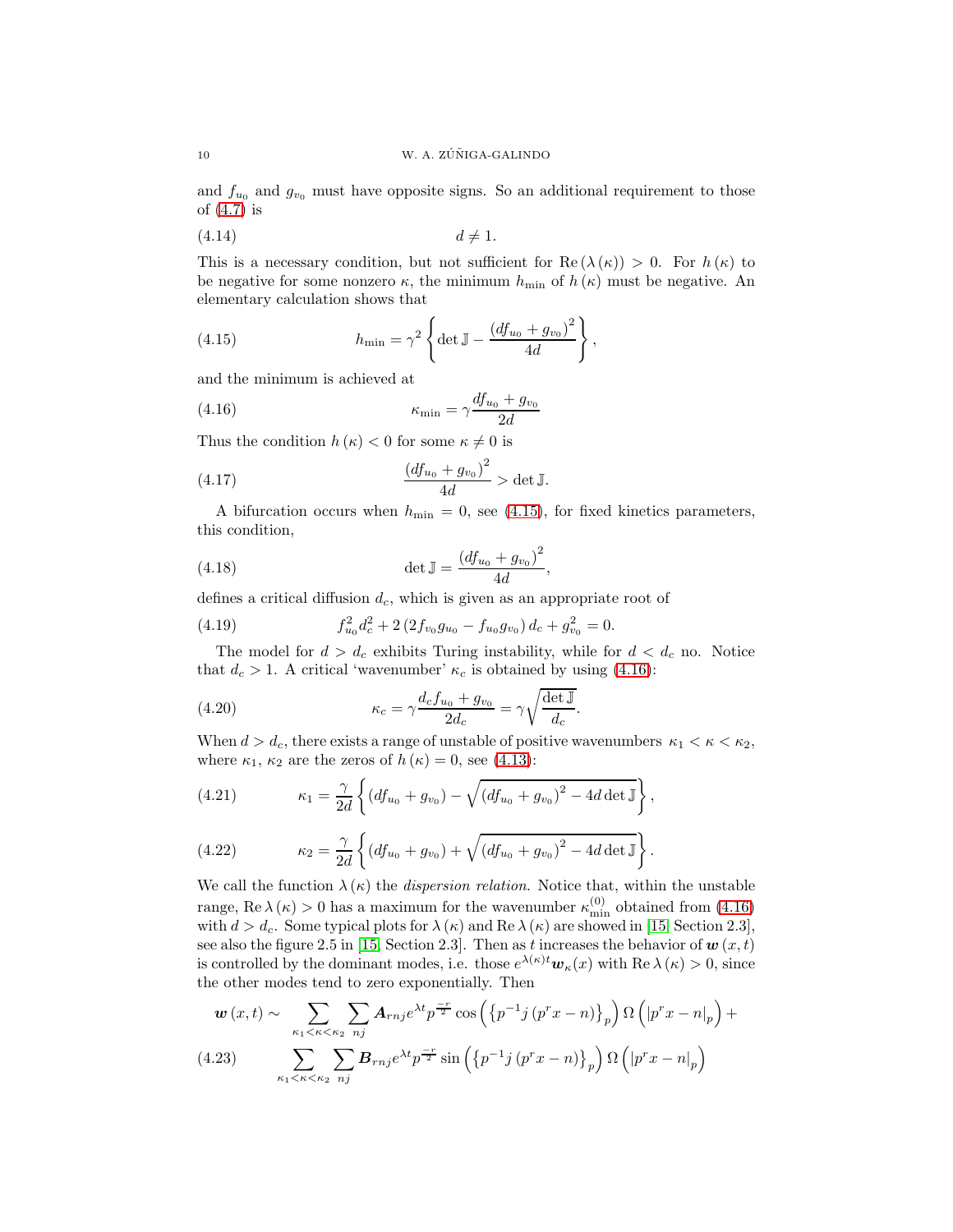for  $t \to +\infty$ . In the above expansion in all the series the rs and js take only a finite numbers of values. Indeed, all the  $\kappa s$  but one has the form  $p^{(1-r)\alpha}$ , the condition  $\kappa_1 < \kappa < \kappa_2$  implies that there is only a finite number of rs. But the ns run through an infinite set, see [\(2.7\)](#page-5-1). We now fix r, then, for a given  $x \in B_M$  there exists only a finite numbers of balls of type  $B_r(p^{-r}n)$  containing x, see [\(2.7\)](#page-5-1). This fact implies that the value at  $(x, t)$  of  $\boldsymbol{w}(x, t)$  in expansion [\(4.23\)](#page-10-2) is determined only by a finite number of ns, and consequently the series in expansion [\(4.23\)](#page-10-2) is convergent. We now formulate the Turing instability criteria for our model.

**Notation 2.** We denote by  $\sigma(\mathbf{D}^{\alpha})$  the spectra of  $\mathbf{D}^{\alpha}$ .

<span id="page-11-0"></span>**Theorem 1.** Consider the reaction-diffusion system [\(3.1\)](#page-7-2). The steady state  $(u_0, v_0)$ is linearly unstable (Turing unstable) if the following conditions hold: (T1)  $Tr A = f_{u_0} + g_{v_0} < 0;$ 

(T2) det  $\mathbb{A} = f_{u_0} g_{v_0} - f_{v_0} g_{u_0} > 0;$ (T3)  $df_{u_0} + g_{v_0} > 0;$  $(T_4)$  the derivatives  $f_{u_0}$  and  $g_{v_0}$  must have opposite signs;  $(T5)$   $(df_{u_0} + g_{v_0})^2 - 4d(f_{u_0}g_{v_0} - f_{v_0}g_{u_0}) > 0;$  $(T6)\{\kappa\in\sigma(\boldsymbol{D}^{\alpha});\kappa_1<\kappa<\kappa_2\}\neq\emptyset.$ 

<span id="page-11-1"></span>Moreover, there are infinitely many unstable eigenmodes, and the Turing pattern has the form  $(4.23)$ .

## 5. Discrete Models of Morphogenesis

5.1. The spaces  $\mathcal{D}_M^{-L}$ . We fix  $M \in \mathbb{Z}$  and  $L \in \mathbb{N}$ , with  $L \geq -M$ , and define

$$
G_{L,M} = p^{-M} \mathbb{Z}_p / p^L \mathbb{Z}_p.
$$

Then,  $G_{L,M}$  is a finite ring, with  $#G_{L,M} = p^{L+M}$  elements. We fix the following a set of representatives for  $G_{L,M}$ :

$$
I = I_{-M}p^{-M} + I_{-M+1}p^{-M+1} + \dots + I_{L-1}p^{L-1},
$$

where the  $I_i$ s are p-adic digits, i.e. elements from  $\{0, 1, \ldots, p-1\}$ .

On the other hand, since  $I = p^{-M} \tilde{I}$ , with

$$
\widetilde{I} = I_{-M} + I_{-M+1}p + \ldots + I_{L-1}p^{L+M-1} \in \mathbb{Z}_p/p^{L+M} \mathbb{Z}_p,
$$

and elements of  $\mathbb{Z}_p/p^{L+M}\mathbb{Z}_p$  form in a natural way a rooted tree with  $L + M$ levels, where the level  $1 \leq j \leq L + M$  is formed by the elements of the form  $a_0 + \ldots + a_{j-1} p^{j-1}$ . In this way we can identify  $G_{L,M}$  with a rooted tree. This a identification is not unique, see e.g. [\[29\]](#page-15-16).

By considering  $G_{L,M}$  as a subset of  $\mathbb{Q}_p$ , we can endow  $G_{L,M}$  with a norm denoted as  $\left| \cdot \right|_p$ , and thus  $\left( G_{L,M},\left| \cdot \right|_p \right)$  becomes a finite ultrametric space.

We define  $\mathcal{D}_{M}^{-L}$  to be the R-vector space formed by test functions  $\varphi$  supported in the ball  $p^{-M}\mathbb{Z}_p$  having the form

$$
\varphi(x) = p^{\frac{L}{2}} \sum_{I \in G_{L,M}} \varphi(I) \Omega(p^L |x - I|_p), \text{ with } \varphi(I) \in \mathbb{R}.
$$

Since  $\Omega\left(p^L|x-I|_p\right)\Omega\left(p^L|x-J|_p\right)=0$  if  $I\neq J$ , the set

$$
\left\{p^{\frac{L}{2}}\Omega\left(p^L\left|x-I\right|_p\right); I \in G_{L,M}\right\}
$$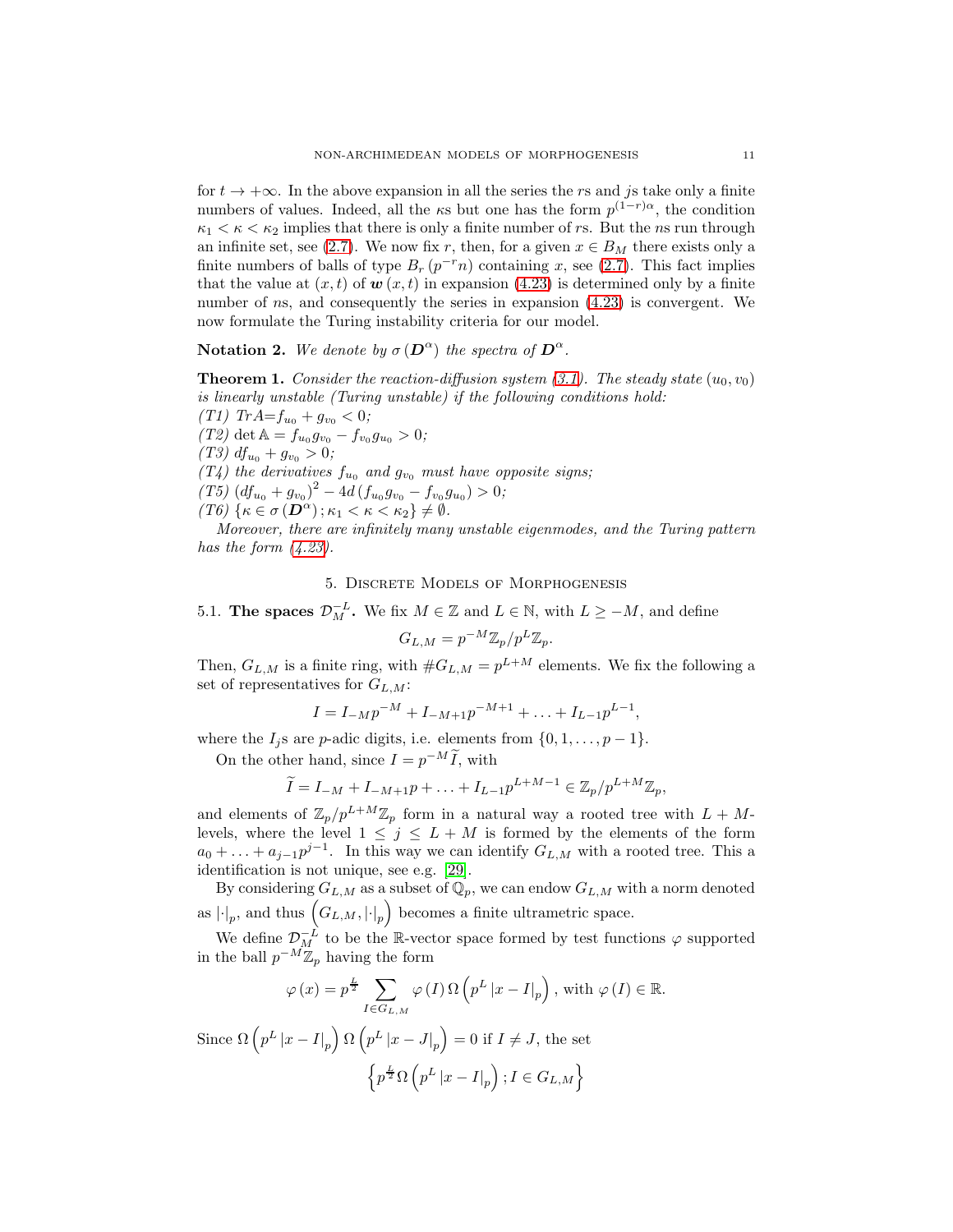is an orthonormal basis for  $\mathcal{D}_M^{-L}$ . Now, by using that

$$
\begin{aligned} \|\varphi\|_{L^{2}} &= \sqrt{p^{L} \sum_{I \in G_{L,M}} |\varphi(I)|^{2} \int p^{-M} \mathbb{Z}_{p}} \Omega\left(p^{L} |x - I|_{p}\right) dx \\ &= \sqrt{\sum_{I \in G_{L,M}} |\varphi(I)|^{2}}, \end{aligned}
$$

we have

$$
(\mathcal{D}_M^{-L}, \|\cdot\|_{L^2}) \simeq (\mathbb{R}^{\#G_{L,M}}, \|\cdot\|_{\mathbb{R}})
$$
 as Banach spaces,

where  $\left\Vert \cdot\right\Vert_{\mathbb{R}}$  denotes the usual norm of  $\mathbb{R}^{\#G_{L,M}}$ .

5.2. Discretization of the operator  $D^{\alpha}$ . We set  $\lambda_M := \frac{(1-p^{-1})p^{-\alpha M}}{1-p^{-\alpha-1}} > 0$ . Notice that

$$
\mathbf{D}_{x}^{\alpha}\varphi(x) = (\mathbf{D}_{M}^{\alpha} - \lambda_{M})\,\varphi(x) \text{ for } \varphi \in \mathcal{D}_{\mathbb{R}}(p^{-M}\mathbb{Z}_{p}),
$$

where

$$
\mathbf{D}_{M}^{\alpha}\varphi(x) := \frac{1-p^{\alpha}}{1-p^{-\alpha-1}} \int\limits_{p^{-M}\mathbb{Z}_p} \frac{\varphi(x-y) - \varphi(x)}{|y|_p^{\alpha+1}} dy.
$$

The operator  $\mathbf{D}_{M}^{\alpha}$  -  $\lambda_{M}$  is a non-negative, symmetric operator on  $L_{\mathbb{R}}^{2}(p^{-M}\mathbb{Z}_{p})$ . Furthermore, its closure, also denoted by  $\mathbf{D}_M^{\alpha}, -\lambda_M$  is a self-adjoint operator, see [\[10,](#page-15-15) Section 3.3.2].

Every wavelet  $\Psi_{rnj}(x)$ , with support in  $p^{-M}\mathbb{Z}_p$ , with r, n, j satisfying [\(2.7\)](#page-5-1), is an eigenfunction of  $\mathcal{D}_{M}^{\alpha}$  with eigenvalue  $p^{(1-r)\alpha}$ . In addition  $p^{\frac{M}{2}}\Omega(p^{-M}|x|_p)$  is also a eigenfunction of  $\mathbf{D}_M^{\alpha}$  with eigenvalue  $\lambda_M p^{\frac{M}{2}}$ .

As a discretization of  $\mathcal{D}_{M}^{\alpha}$  –  $\lambda_M$ , we pick its restriction to  $\mathcal{D}_{M}^{-L}$ , which is denoted as  $\mathbf{D}_{L,M}^{\alpha} - \lambda_M$ . Since  $\mathcal{D}_M^{-L}$  is a finite vector space  $\mathbf{D}_{L,M}^{\alpha} - \lambda_M$  is represented by a matrix  $A_{L,M}^{\alpha}$ .

5.3. Computation of the matrix  $A_{L,M}^{\alpha}$ . In order to compute the matrix  $A_{L,M}^{\alpha}$ , we first compute

$$
\begin{split} & \mathcal{D}_{M}^{\alpha} \left( p^{\frac{L}{2}} \Omega \left( p^{L} \left| x - I \right|_{p} \right) \right) \\ & = p^{\frac{L}{2}} \frac{1 - p^{\alpha}}{1 - p^{-\alpha - 1}} \int_{p^{-M} \mathbb{Z}_{p}} \frac{\Omega \left( p^{L} \left| x - y - I \right|_{p} \right) - \Omega \left( p^{L} \left| x - I \right|_{p} \right)}{\left| y \right|_{p}^{\alpha + 1}} dy \\ & = p^{\frac{L}{2}} \frac{1 - p^{\alpha}}{1 - p^{-\alpha - 1}} \sum_{J \in G_{L, M}} \int_{\left| y - J \right|_{p} \leq p^{-L}} \frac{\Omega \left( p^{L} \left| x - y - I \right|_{p} \right) - \Omega \left( p^{L} \left| x - I \right|_{p} \right)}{\left| y \right|_{p}^{\alpha + 1}} dy \\ & =: p^{\frac{L}{2}} \frac{1 - p^{\alpha}}{1 - p^{-\alpha - 1}} \sum_{J \in G_{L, M}} \mathcal{I}_{J} (x, I, L) \, . \end{split}
$$

We now compute the integrals  $\mathcal{I}_J(x, I, L)$ . We consider first the case  $J \neq 0$ . By using that

$$
\Omega\left(p^L|x-I|_p\right) * \Omega\left(p^L|x-J|_p\right) = p^{-L}\Omega\left(p^L|x-(I+J)|_p\right),\,
$$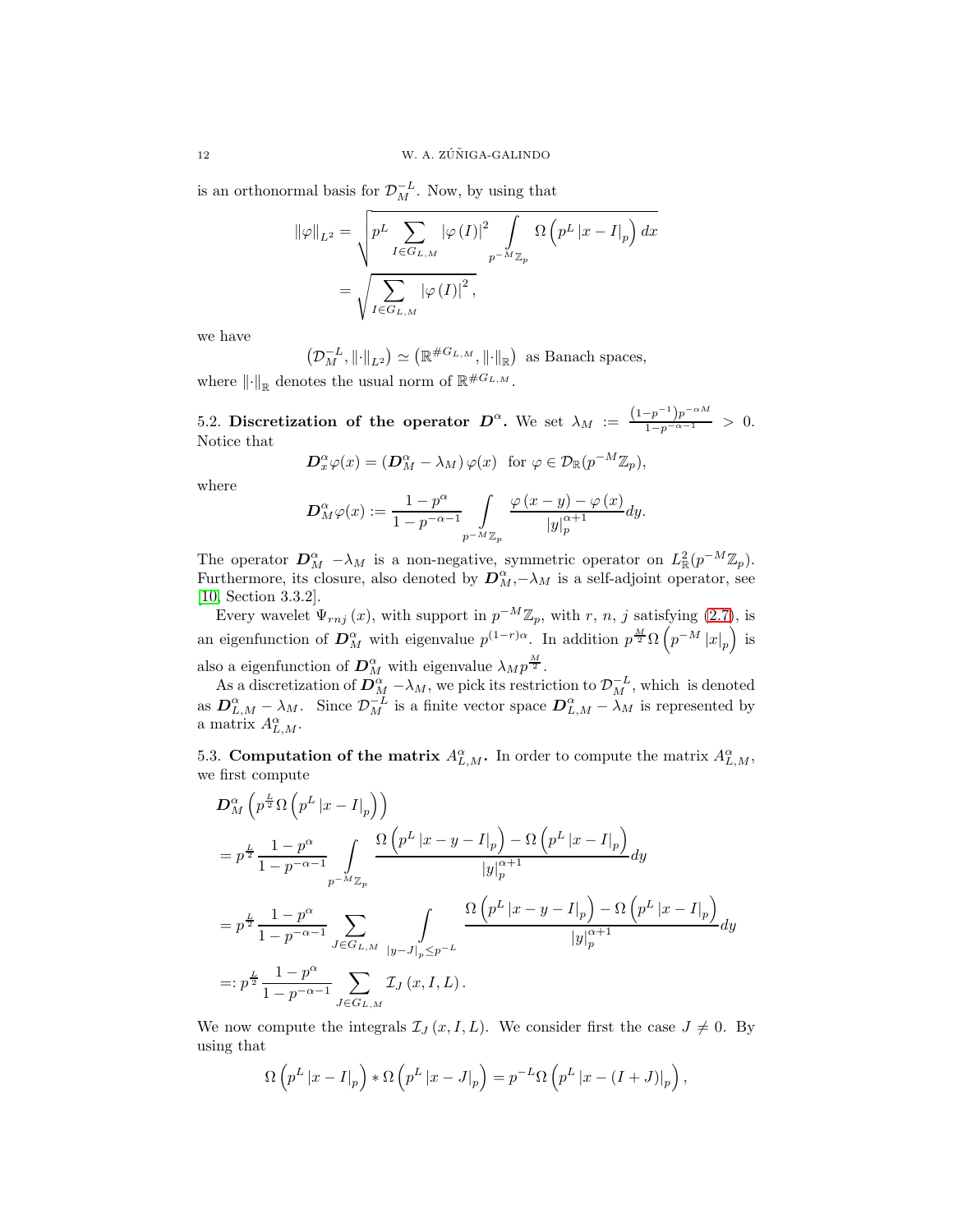we have

$$
\mathcal{I}_J(x,I,L) = \frac{1}{|J|_p^{\alpha+1}} \left\{ \Omega \left( p^L |x - I|_p \right) * \Omega \left( p^L |x - J|_p \right) - p^{-L} \Omega \left( p^L |x - I|_p \right) \right\}
$$

$$
= \frac{p^{-L}}{|J|_p^{\alpha+1}} \left\{ \Omega \left( p^L |x - (I+J)|_p \right) - \Omega \left( p^L |x - I|_p \right) \right\}.
$$

Now in the case  $J = 0$ , we have  $\mathcal{I}_J(x, I, L) = 0$ . Indeed,

$$
\mathcal{I}_0(x,I,L) = \int\limits_{|y|_p \le p^{-L}} \frac{\Omega\left(p^L|x-y-I|_p\right) - \Omega\left(p^L|x-I|_p\right)}{|y|_p^{\alpha+1}} dy.
$$

If  $\Omega(p^L |x - I|_p) = 1$ , then  $x \in I + p^L \mathbb{Z}_p$  and since  $y \in p^L \mathbb{Z}_p$  we have  $x - y - I \in$  $p^L \mathbb{Z}_p$ , which implies that  $\Omega\left(p^L|x-y-I|_p\right)=1$ . Now, if  $\Omega\left(p^L|x-I|_p\right)=0$ , i.e. if  $x \in K + p^L \mathbb{Z}_p$  for some  $K \neq I$ , then by using that  $p^L \mathbb{Z}_p \cap K - I + p^L \mathbb{Z}_p = \emptyset$ , we have

$$
\mathcal{I}_0(x,I,L) = \int\limits_{p^L \mathbb{Z}_p \cap K - I + p^L \mathbb{Z}_p} \frac{1}{|y|_p^{\alpha+1}} dy = 0.
$$

Now, we use the fact that  ${\cal G}_{L,M}$  is a additive group to conclude that

$$
D_M^{\alpha} \left( p^{\frac{L}{2}} \Omega \left( p^L |x - I|_p \right) \right)
$$
  
=  $p^{-\frac{L}{2}} \frac{1 - p^{\alpha}}{1 - p^{-\alpha - 1}} \sum_{\substack{K \in G_{L,M} \\ K \neq I}} \frac{1}{|K - I|_p^{\alpha+1}} \Omega \left( p^L |x - K|_p \right)$   
 $-p^{-\frac{L}{2}} \frac{1 - p^{\alpha}}{1 - p^{-\alpha - 1}} \left( \sum_{\substack{K \in G_{L,M} \\ K \neq I}} \frac{1}{|K - I|_p^{\alpha+1}} \right) \Omega \left( p^L |x - I|_p \right),$ 

and the entries of the matrix  $A^{\alpha}_{L,M} = \left[A^{\alpha}_{K,I}\right]_{K,I \in G_{L,M}}$  are given as

<span id="page-13-0"></span>(5.1) 
$$
A_{K,I}^{\alpha} = \begin{cases} p^{-\frac{L}{2}} \frac{1-p^{\alpha}}{1-p^{-\alpha-1}} \frac{1}{|K-I|_p^{\alpha+1}} & \text{if } K \neq I \\ -p^{-\frac{L}{2}} \frac{1-p^{\alpha}}{1-p^{-\alpha-1}} \sum_{K \neq I} \frac{1}{|K-I|_p^{\alpha+1}} - \lambda_M & \text{if } K = I. \end{cases}
$$

5.4. Discretization of the  $p$ -adic Turing System. In the discretization of the Turing system [\(3.1\)](#page-7-2), we use the following approximation for functions  $u(x, t)$ ,  $v(x, t)$ :

(5.2) 
$$
u^{(L)}(x,t) = \sum_{I \in G_{L,M}} u^{(L)}(I,t) \Omega \left( p^L |x - I|_p \right)
$$

and

(5.3) 
$$
v^{(L)}(x,t) = \sum_{I \in G_{L,M}} v^{(L)}(I,t) \Omega \left( p^L |x - I|_p \right),
$$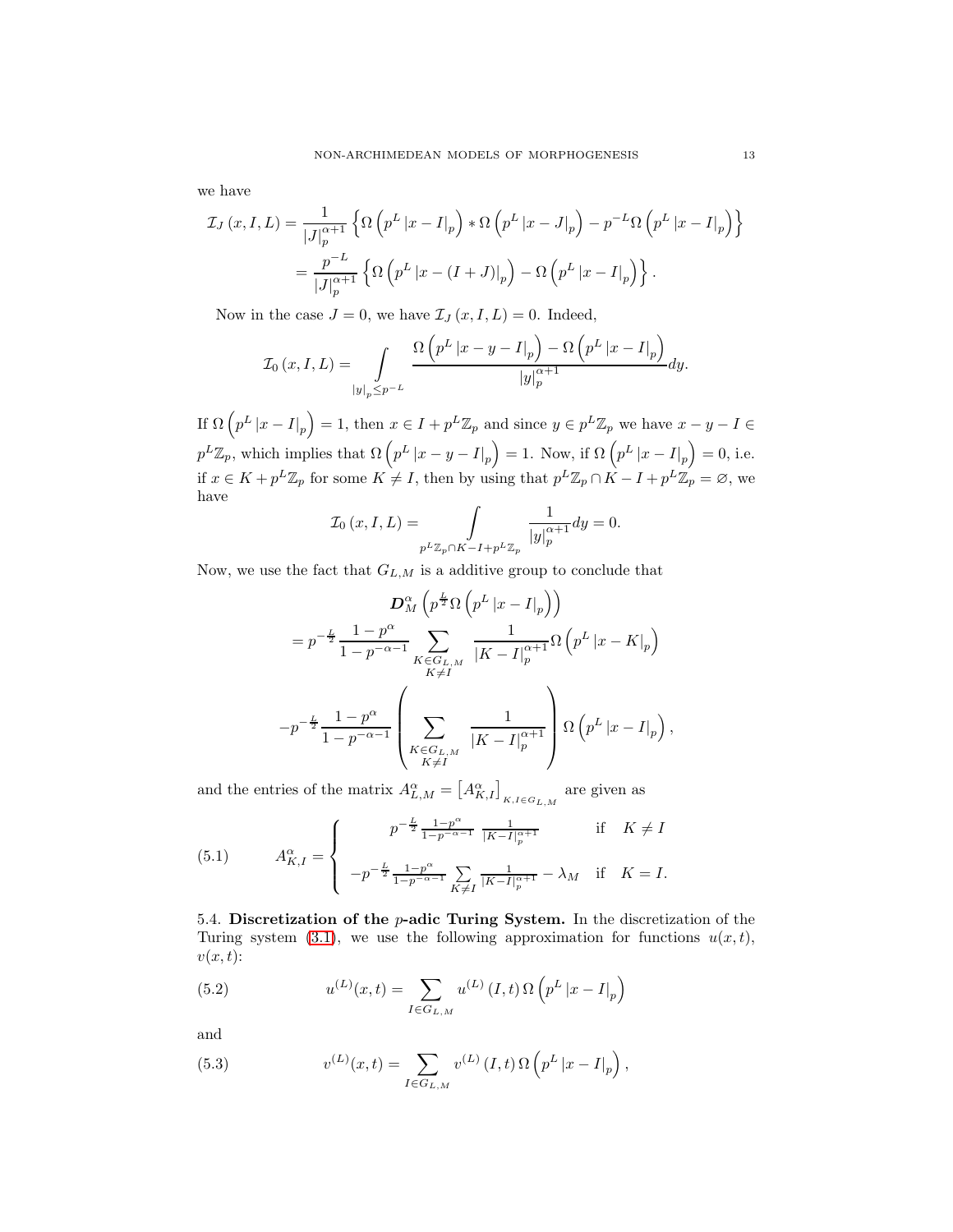where  $u^{(L)}(I, \cdot), v^{(L)}(I, \cdot) \in C^1([0,T])$  for some fixed positive T. Furthermore, we set

$$
u^{(L)}(x,t) = \left[u^{(L)}(I,t)\right]_{I \in G_{L,M}}, \quad v^{(L)}(x,t) = \left[v^{(L)}(I,t)\right]_{I \in G_{L,M}}
$$

.

We assume that range  $(u^{(L)}(x,t))$  xrange  $(v^{(L)}(x,t))$  is contained in the domains of convergence of  $f, g$ . Then

$$
f\left(\sum_{I\in G_{L,M}}u^{(L)}(I,t)\Omega\left(p^L|x-I|_p\right),\sum_{J\in G_{L,M}}v^{(L)}(J,t)\Omega\left(p^L|x-J|_p\right)\right)=\sum_{I\in G_{L,M}}f\left(u^{(L)}(I,t),v^{(L)}(I,t)\right)\Omega\left(p^L|x-I|_p\right).
$$

A similar formula holds for function  $g$ . Then the discretization of the  $p$ -adic Turing system has the form:

$$
\frac{\partial}{\partial t} \left[ u^{(L)}(I,t) \right]_{I \in G_{L,M}} = \gamma \left[ f \left( u^{(L)}(I,t), v^{(L)}(I,t) \right) \right]_{I \in G_{L,M}} - A_{L,M}^{\alpha} \left[ u^{(L)}(I,t) \right]_{I \in G_{L,M}}
$$

$$
\frac{\partial}{\partial t} \left[ v^{(L)}(I,t) \right]_{I \in G_{L,M}} = \gamma \left[ g \left( u^{(L)}(I,t), v^{(L)}(I,t) \right) \right]_{I \in G_{L,M}} - dA_{L,M}^{\alpha} \left[ v^{(L)}(I,t) \right]_{I \in G_{L,M}},
$$

where  $I \in G_{L,M}$ . Equivalently,

$$
\frac{\partial}{\partial t}u^{(L)}(I,t) = \gamma f\left(u^{(L)}(I,t), v^{(L)}(I,t)\right) - p^{-\frac{L}{2}} \frac{1 - p^{\alpha}}{1 - p^{-\alpha - 1}} \sum_{J \neq I} \frac{u^{(L)}(J,t)}{|J - I|_{p}^{\alpha + 1}}
$$

$$
+ p^{-\frac{L}{2}} \frac{1 - p^{\alpha}}{1 - p^{-\alpha - 1}} \left( \sum_{J \neq I} \frac{1}{|J - I|_{p}^{\alpha + 1}} - \frac{(1 - p^{-1})p^{-\alpha M + \frac{L}{2}}}{1 - p^{-\alpha}} \right) u^{(L)}(I,t),
$$

$$
\frac{\partial}{\partial t}v^{(L)}(I,t) = \gamma g\left(u^{(L)}(I,t), v^{(L)}(I,t)\right) - dp^{-\frac{L}{2}} \frac{1 - p^{\alpha}}{1 - p^{-\alpha - 1}} \sum_{J \neq I} \frac{u^{(L)}(J,t)}{|J - I|_{p}^{\alpha + 1}}
$$

$$
+ dp^{-\frac{L}{2}} \frac{1 - p^{\alpha}}{1 - p^{-\alpha - 1}} \left( \sum_{J \neq I} \frac{1}{|J - I|_{p}^{\alpha + 1}} - \frac{(1 - p^{-1})p^{-\alpha M + \frac{L}{2}}}{1 - p^{-\alpha}} \right) u^{(L)}(I,t),
$$

where  $I \in G_{L,M}$ .

#### **REFERENCES**

- [1] S. Albeverio, A. Yu. Khrennikov, V. M. Shelkovich, Theory of p-adic distributions: linear and nonlinear models, London Mathematical Society Lecture Note Series, 370 (Cambridge University Press, 2010).
- [2] B. Ambrosio, M. A. Aziz-Alaoui, V. L. E. Phan, Global attractor of complex networks of reaction-diffusion systems of Fitzhugh-Nagumo type, Discrete Contin. Dyn. Syst., Ser. B 23 (2018), No. 9, 3787-3797.
- [3] Barrat, A., Barthélemy, M. & Vespignani, A. Dynamical Processes on Complex Networks (Cambridge Univ. Press, 2008).

 $\overline{ }$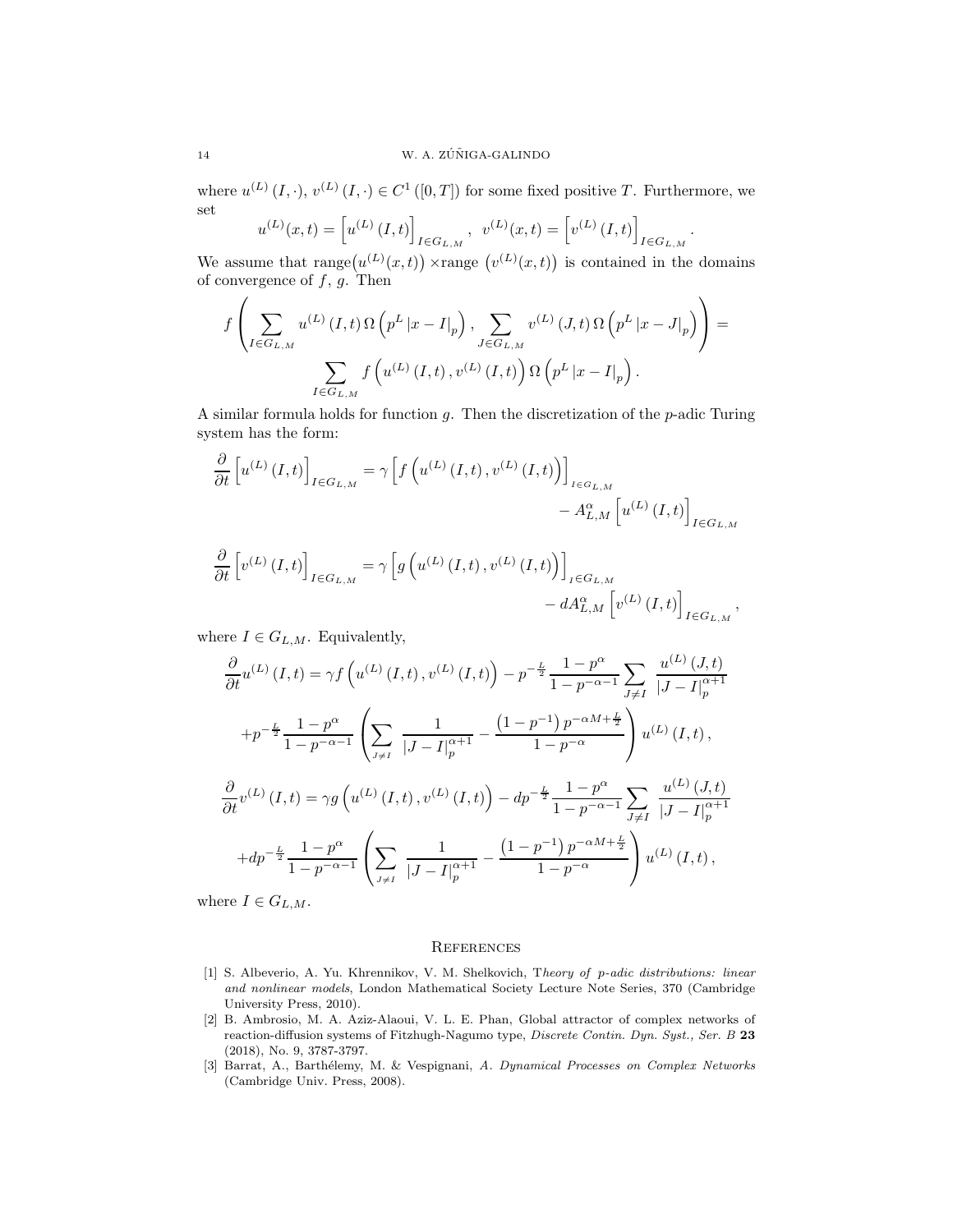- <span id="page-15-13"></span>[4] Berg Christian, Forst Gunnar, Potential theory on locally compact abelian groups (Springer-Verlag, New York-Heidelberg, 1975).
- [5] S. Boccaletti, V. Latora, Y. Moreno, M. Chavez, D.-U. Hwang, Complex networks: structure and dynamics, Phys. Rep. 424 (2006), no. 4-5, 175–308.
- <span id="page-15-2"></span>[6] Soon-Yeong Chung, Jae-Hwang Lee, Blow-up for discrete reaction-diffusion equations on networks, Appl. Anal. Discrete Math. 9 (2015), No. 1, 103-119.
- <span id="page-15-11"></span>[7] Paul R. Halmos, Measure Theor (D. Van Nostrand Company, 1950).
- [8] Horsthemke, W., Lam, K. & Moore, P. K. Network topology and Turing instability in small arrays of diffusively coupled reactors, Phys. Lett. A 328, 444–451 (2004)
- <span id="page-15-3"></span>Yusuke Ide, Hirofumi Izuhara, Takuya Machida, Turing instability in reaction-diffusion models on complex networks, Physica A 457 (2016), 331-347.
- <span id="page-15-15"></span>[10] Anatoly N. Kochubei, Pseudo-differential equations and stochastics over non-Archimedean fields (Marcel Dekker, 2001).
- <span id="page-15-14"></span>[11] Andrei Khrennikov, Sergei Kozyrev, W. A. Zúñiga-Galindo, Ultrametric Equations and its Applications, Encyclopedia of Mathematics and its Applications (168) (Cambridge University Press, 2018).
- <span id="page-15-4"></span>[12] M. Mocarlo Zheng, Bin Shao, Qi Ouyang, Identifying network topologies that can generate Turing pattern, J. Theor. Biol. 408 (2016), 88-96.
- [13] Moore, P. K. & Horsthemke, W. Localized patterns in homogeneous networks of diffusively coupled reactors,  $Physica$   $D$   $206$   $(2005)$ ,  $121-144$ .
- <span id="page-15-5"></span>[14] Delio Mugnolo, Semigroup methods for evolution equations on networks. Understanding Complex Systems (Springer, Cham, 2014).
- <span id="page-15-1"></span>[15] J. D. Murra, Mathematical biology. II. Spatial models and biomedical applications. Third edition (Springer-Verlag, New York, 2003).
- <span id="page-15-6"></span>[16] Hiroya Nakao, Alexander S. Mikhailov, Turing patterns in network-organized activator – inhibitor systems, Nature Physics 6 (2010), 544-550.
- [17] H. G. Othmer, L. E. Scriven, Instability and dynamic pattern in cellular networks, J. Theor. Biol. 32 (1971), 507–537.
- [18] H. G. Othmer, L. E. Scriven, Nonlinear aspects of dynamic pattern in cellular networks, J. Theor. Biol. 43 (1974), 83–112.
- [19] Benoît Perthame, *Parabolic equations in biology. Growth, reaction, movement and diffusion,* Lecture Notes on Mathematical Modelling in the Life Sciences (Springer, Cham, 2015).
- [20] Angela Slavova, Pietro Zecca, Complex behavior of polynomial FitzHugh-Nagumo cellular neural network model, Nonlinear Anal., Real World Appl. 8 (2007), No. 4, 1331-1340.
- <span id="page-15-9"></span><span id="page-15-0"></span>[21] M. H. Taibleson, Fourier analysis on local fields (Princeton University Press, 1975).
- [22] A. M. Turing, The chemical basis of morphogenesis, Philos. Trans. Roy. Soc. London Ser. B 237 (1952), no. 641, 37–72.
- [23] Piet Van Mieghem, Graph spectra for complex networks (Cambridge University Press, Cambridge, 2011).
- <span id="page-15-10"></span>[24] V. S. Vladimirov, I. V. Volovich, E. I. Zelenov, p-adic analysis and mathematical physics (World Scientific, 1994).
- [25] Joachim von Below, José A. Lubary, Instability of stationary solutions of reaction-diffusionequations on graphs, Result. Math. 68 (2015), No. 1-2, 171-201.
- <span id="page-15-7"></span>[26] Hongyong Zhao, Xuanxuan Huang, Xuebing Zhang, Turing instability and pattern formation of neural networks with reaction-diffusion terms, Nonlinear Dyn. 76 (2014), No. 1, 115-124.
- [27] YusukeIde, Hirofumi Izuhara, Takuya Machida, Turing instability in reaction-diffusion models on complex networks, Phys. A 457 (2016), 331–347.
- <span id="page-15-8"></span>[28] W. A. Zúñiga-Galindo, Reaction-diffusion equations on complex networks and Turing patterns, via p-adic analysis, J. Math. Anal. Appl. 491 (2020), no. 1, 124239, 39 pp.
- <span id="page-15-16"></span>[29] W. A. Zúñiga-Galindo, Non-Archimedean Reaction-Ultradiffusion Equations and Complex Hierarchic Systems, Nonlinearity 31 (2018), no. 6, 2590–2616.
- <span id="page-15-12"></span>[30] W. A. Zúñiga-Galindo, *Pseudodifferential equations over non-Archimedean spaces*, Lectures Notes in Mathematics 2174 (Springer, Cham, 2016).